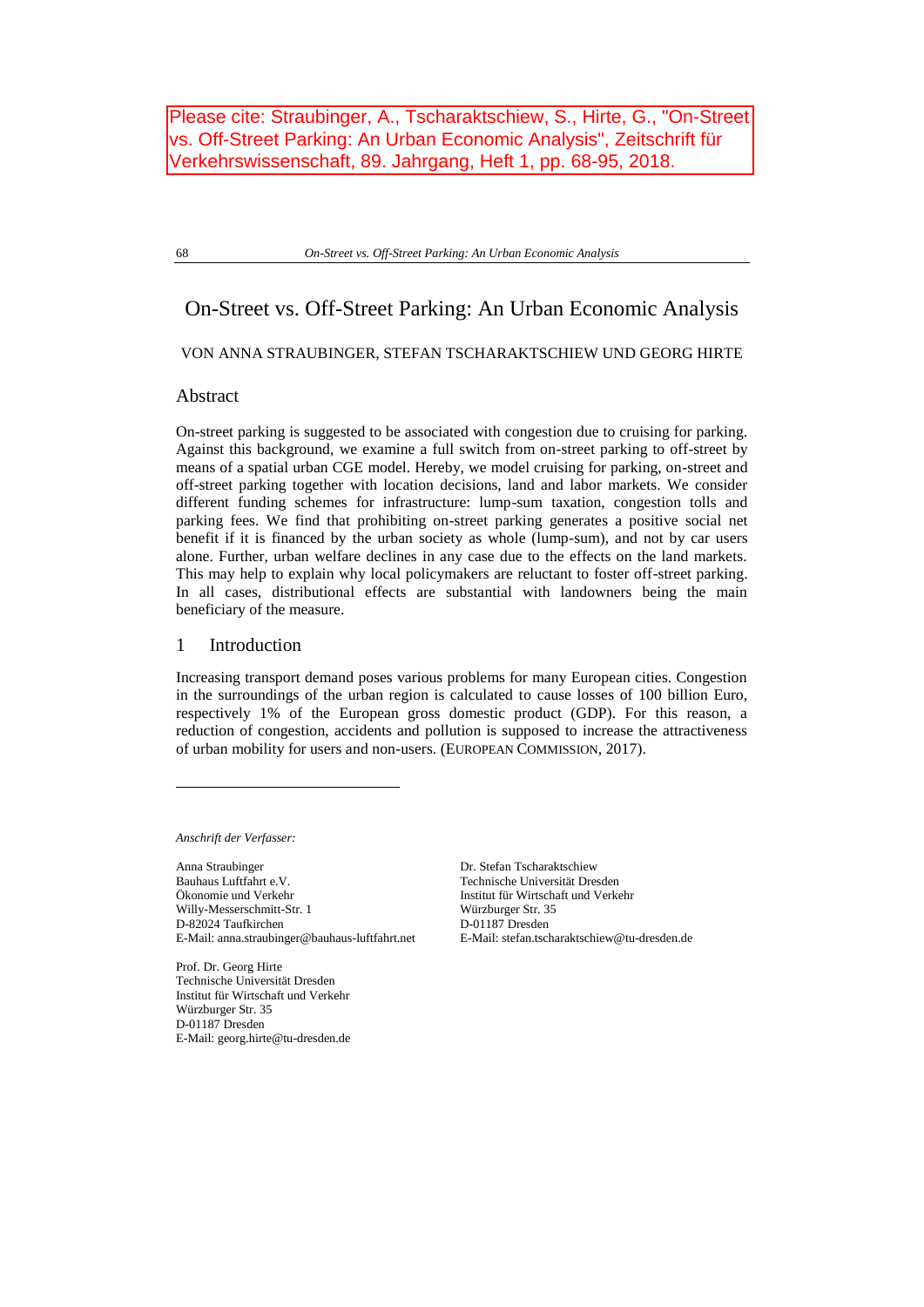The majority of these problems arise from motorized private transport but, surprisingly, parking issues play a subordinate role even though an average car is parked 23 hours a day (SHOUP, 2011, p. 621) and, as a consequence, takes up a lot of space without being used. Furthermore, the market for parking is subject to different disruptions. In the USA up to 99% of parking is free of charge (SHOUP, 2011, p. 621) and all over the world the price for parking is usually very low. But how can that be? After all, whoever owns the land could earn money if it were used for other purposes.

A major part of public parking space is on the curb and free of charge for the user. Yet even off-street parking often is at zero cost. DELUCCHI (1997) shows that only 1 % to 4 % of costs for parking are paid by parking fees, while the rest is funded via subsidies or crosssubsidization. These cost is financed by public budgets, shops and offices, house owners or the employers but eventually leads to rising taxes, good prices and rents or lower wages. In all cases, private households pay the land for parking but not necessarily those who use offstreet parking (SHOUP, 2011). Additional costs arise because the jurisdictions impose heavy regulation on off-street parking to avoid land-use for on-street parking (LEHE, 2017). In the case of employer paid parking, even tax revenue might be negatively affected as employers offer lower wages (which are taxed) in exchange for the provision of free parking at the workplace (VAN OMMEREN and WENTINK, 2012). These effects decline the relative price of private car use much below the social costs and, thus, imposes inefficiencies in the transport markets. For these reasons, an economic consideration of parking considering interdependencies between public budgets, transport, land-use and economic decisions is essential.

The literature not only considers parking in general but also addresses the problem of cruising for parking. SHOUP (2006) shows that up to 30% of urban traffic result from searching for parking. The marginal costs of cruising for parking may have the same magnitude as the external costs of congestion. Nevertheless, they often stay unconsidered even though an efficient parking policy can minimize the deadweight loss resulting from it (INCI ET AL., 2017). Anderson and de PALMA (2004) and INCI (2015) emphasize the common property characteristics of parking (tragedy of commons) and the excess demand arising from it<sup>1</sup>. They state that in a case with congestion due to searching for parking monopolistic pricing of garage owners can lead to an optimal allocation. PIERCE et al. (2015) propose to vary parking garage fees according to the demand to achieve an optimal solution. Two types of parking – on-street and off-street – are examined by CATHROP and

 $\overline{a}$ 

<sup>&</sup>lt;sup>1</sup> Parking is a textbook example for the tragedy of commons (INCI, 2015). While pure public goods can be characterized by non-rivalry in and non-excludability from consumption, this is not the case for commons where only non-excludability applies. For public parking that is free of charge this is exactly the case. No one is excluded from using it while there still is rivalry among the users (OSTROM, 1999). But, even if there are parking fees excludability is below the optimal level as long as there is underpricing of parking in particular on the curb. This results in an excess demand and, thus, in cruising for parking caused by a lack of available parking lots (INCI, 2015).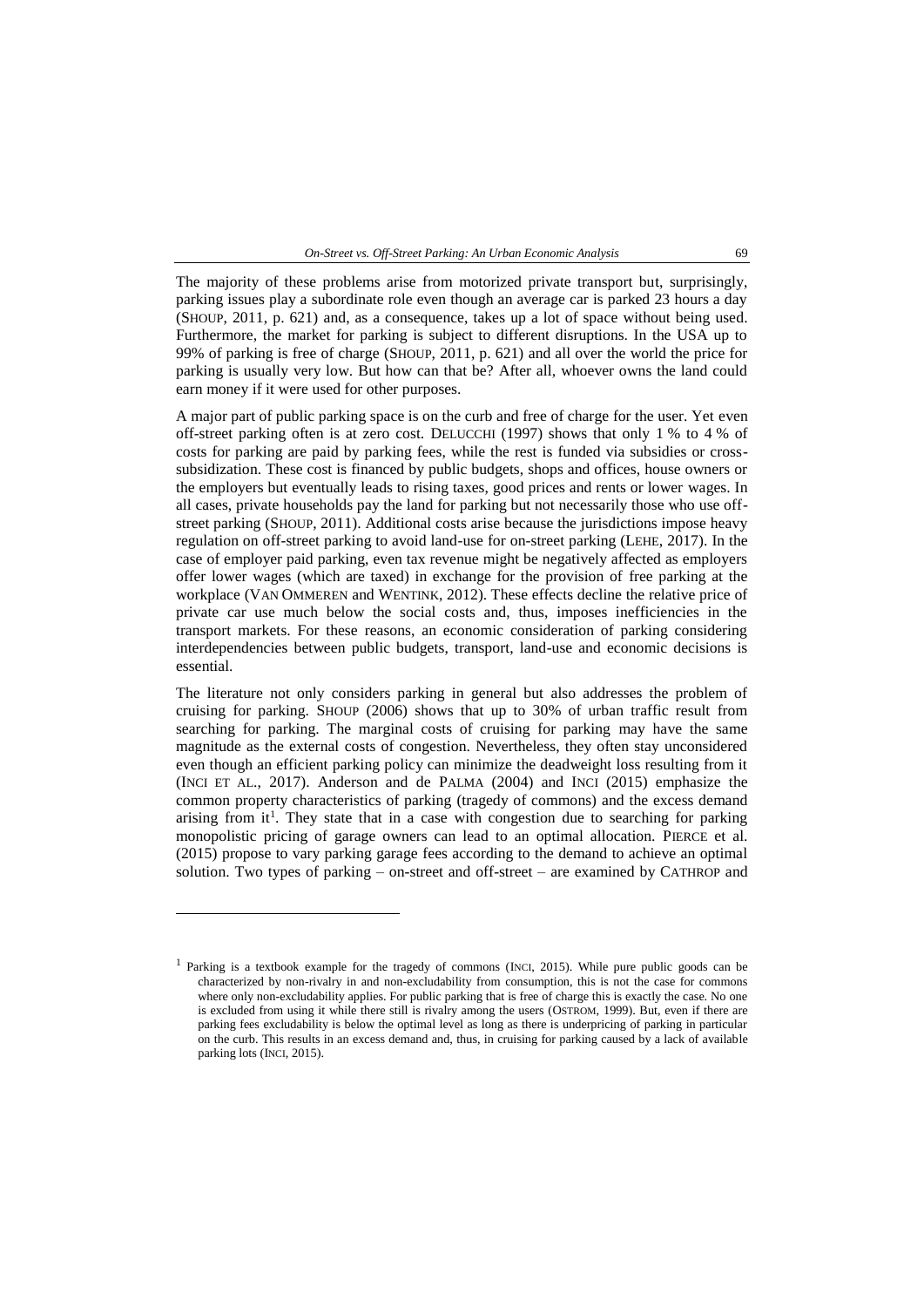PROOST (2006). Each user can decide whether to search for cheap on-street parking or whether to use a parking garage which is more expensive. In this case the optimal fee for on-street parking equals the marginal costs at the optimal quantity and is the same as the price for off-street parking.

We study a full switch from on-street parking city to an off-street parking city where onstreet parking is fully prohibited and off-street parking is offered and subsidized by the city. This experiment is instructive because it provides the strongest consequences and, thus, the upper bound of the effects of regulating on-street parking.

The model borrows from models of cruising for parking and monocentric city approaches. A basic model for cruising for parking, which will be thoroughly regarded in the following, was introduced by ARNOTT and INCI (2006). ARNOTT and ROWSE (2009) refine the model by considering ARNOTT (2006) who shows that increasing the prices for on-street parking seems to increase social welfare in the presence of spatial competition between different parking garages and congestion due to cruising for parking. INCI and LINDSEY (2015) examine a similar setting. Due to the spatial considerations the parking garage owners have market power. This leads to an instable equilibrium. Differentiated on-street parking fees can be one feasible solution. MARTENS ET AL. (2010) pursue a different approach. They model cruising for parking by implementing an agent-based model for cruising. Hereby, the agents simulate the car drivers' decisions while parking in order to determine the share of parking lots that have to remain vacant to prevent cruising for parking.

Another approach considering the spatial distribution of parking was pursued by GALLO ET AL. (2011). Applying a multi-layer network supply model they simulate different phases of parking including walking to the final destination. The spatial aspect for cruising for parking is also emphasized by VAN OMMEREN ET AL. (2012). They propose peak load pricing in order to minimize deadweight loss resulting from congestion. Further literature is discussed in INCI'S (2015) review of the economics of parking. This short review emphasizes that the major part of research is on congestion due to cruising for parking and on spatial competition between different parking locations.

To the best of our knowledge there is no study that accounts for the trade-off between onstreet parking, cruising for parking, congestion and off-street parking as well as land-use and economic markets when moving from on-street to off-street parking. We, thus, consider simultaneously the major effects of parking: (i) the congestion externality from cruising for parking, (ii) the substitution effects imposed by different funding options and subsidization (full subsidization vs. parking fees), e.g. on induced travel mode choices, as well as (iii) multiple market interactions in good, labor and housing markets. We fill this gap and study these effects simultaneously while allowing for endogenous location choices of households and firms by applying a spatial computable general equilibrium (SCGE) model of a city.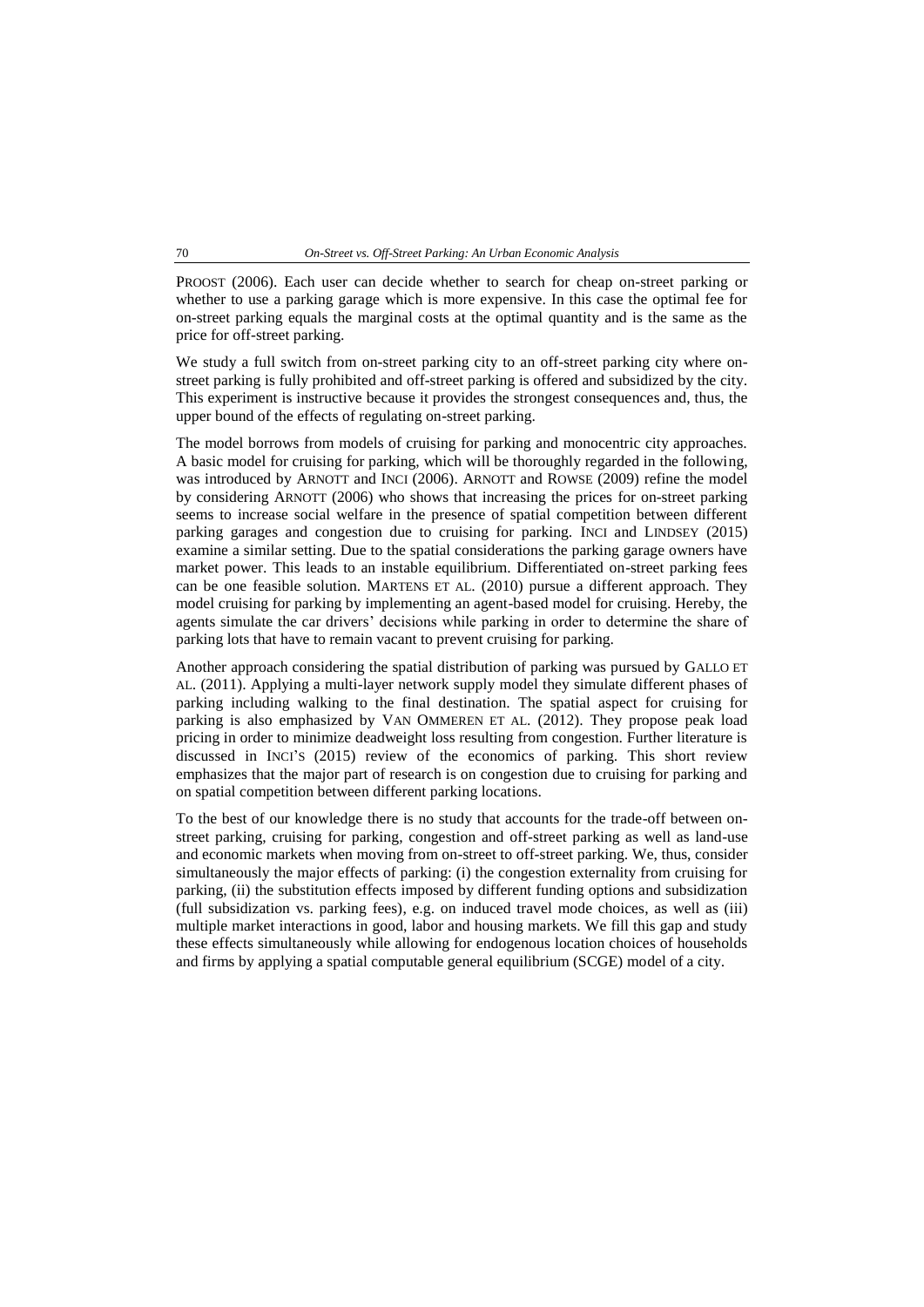*On-Street vs. Off-Street Parking: An Urban Economic Analysis* 71

We also study how several funding schemes of the land required for off-street parking work in the spatial equilibrium: a general lump-sum tax used to offer off-street parking free of charge vs. user financing in the form of congestion tolls and user financing through parking fees.<sup>2</sup>

We consider lump-sum funding to consider the pure case of getting rid of the externality from cruising-for-parking while going on with offering parking at zero costs for users and without adding tax distortions when funding parking. In the second scenario we add the user-pay principle for parking which also reduces the parking subsidization of car using. This also should reduce the congestion externality from commuting trough reducing the parking subsidy. Eventually, we introduce congestion tolls to directly tackle the congestion externality from car driving and use their revenue to finance off-street parking infrastructure.

Our spatial modelling borrows from FRANCO (2016) and BRUECKNER and FRANCO (2017) who study parking in a monocentric partial equilibrium model. The former considers parking at the Central Business District and residential parking while the latter consider different types of parking. However, neither of them models cruising for parking. In contrast, we consider cruising as well as on-street and off-street parking.

Section [2](#page-3-0) will set up the problem in the light of the existing literature. Section [3](#page-6-0) describes the main features of the urban CGE model followed by a brief description of its calibration for an average German city (Section 4). Section 5 presents the results of the policy simulations and the final Section 6 concludes.

## <span id="page-3-0"></span>2 The Market for Parking

 $\overline{a}$ 

In the following we illustrate on-street and off-street parking and summarize the main impacts both parking modes cause in an urban economy.

## 2.1 ON-STREET PARKING - THE BENCHMARK

We, first, define the benchmark where all parking is on the curb due to missing off-street parking infrastructure. [Figure 1](#page-4-0) illustrates this benchmark where the outer lanes of the road are offered for on-street parking. In the figure, demand equals supply and all available onstreet parking lots are fully occupied by parking cars. The middle lanes are used for driving symbolized by the arrows. Hence, main parts of the road infrastructure are used for parking, which approximately halves the potential capacity for driving vehicles even without considering interference through parking procedures.

<sup>2</sup> Some research views both options as substitutes in terms of their potential to mitigate congestion (e.g. CALTHROP ET. AL, 2000; GLAZER and NISKANEN, 1992). However, as we will show in the present paper, spatial economic effects may induce non-negligible differences between these measures.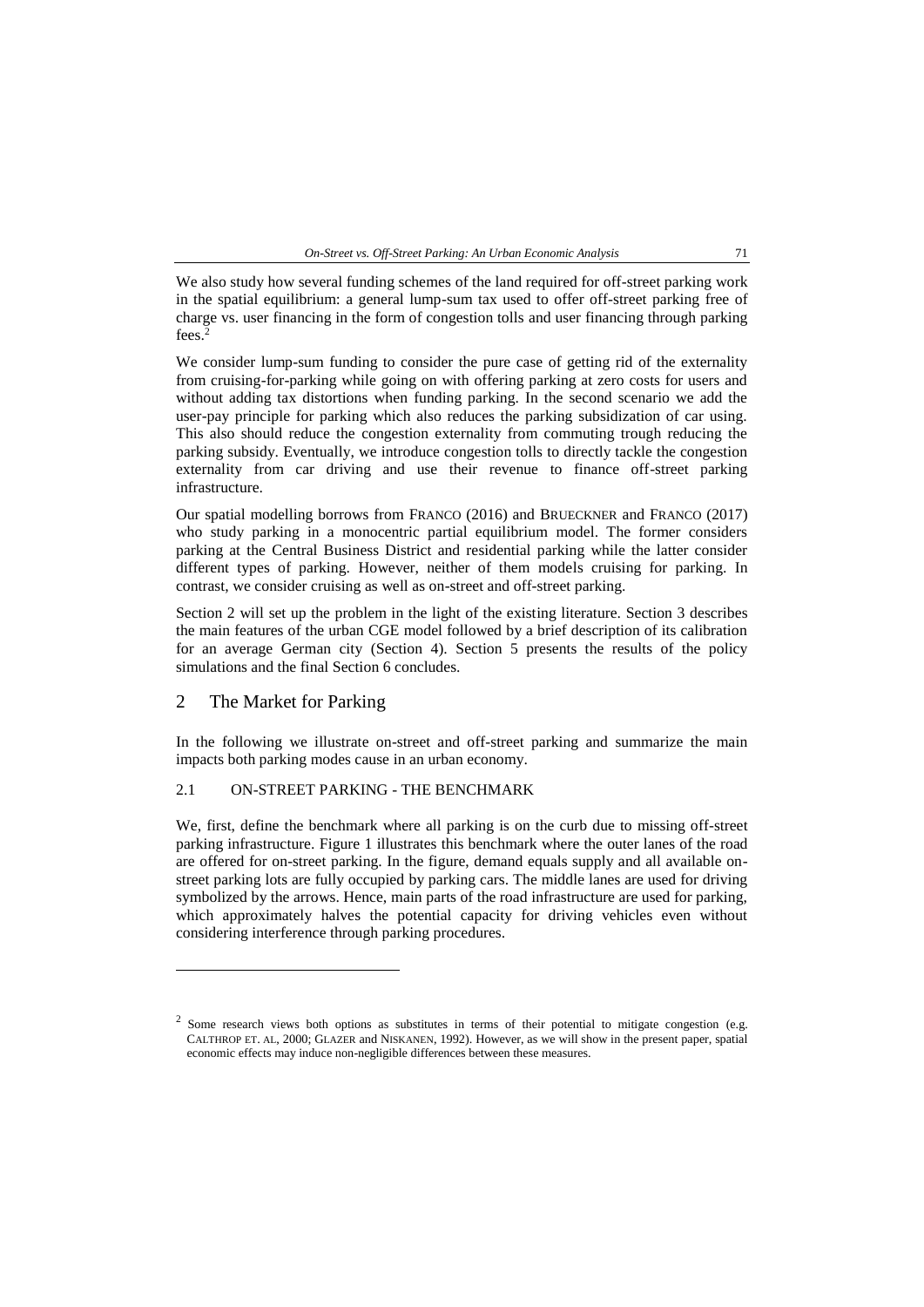

#### <span id="page-4-0"></span>**Figure 1: Parking in the Benchmark**

If we add cruising for parking congestion may arise. This is an important issue in urban transport. For instance, SHOUP (2006) reports that roughly 30% of urban traffic relates to cruising for parking while an average search for parking takes 8.1 minutes. The main reason for cruising is excess demand resulting from too low prices of parking given the scarce parking supply (INCI, 2015). Usually, off-street parking is mainly privately owned and parking there is charged. As long as the private cost for cruising is lower than the private cost for parking, cruising will exist (SHOUP, 2006). There are two reasons why users do not consider true prices. First, many car users neglect their own costs for parking search resulting from time, fuel and wear costs (SHOUP, 2006), and, second, they do not take account of the adverse impacts on other drivers and the environment (VAN OMMEREN ET AL., 2012). Interestingly, the congestion externality from car use is even stronger in the presence of on-street parking as cruising cars increase congestion over-proportionally compared to vehicles in transit (INCI, 2015).

#### 2.2 OFF-STREET PARKING – THE POLICY CASE

Our focal point of interest is to study the spatial and welfare effects of a policy that imposes a full switch from on-street to off-street parking. [Figure 2](#page-5-0) visualizes this case. Road infrastructure is now fully available to driving vehicles while parking procedures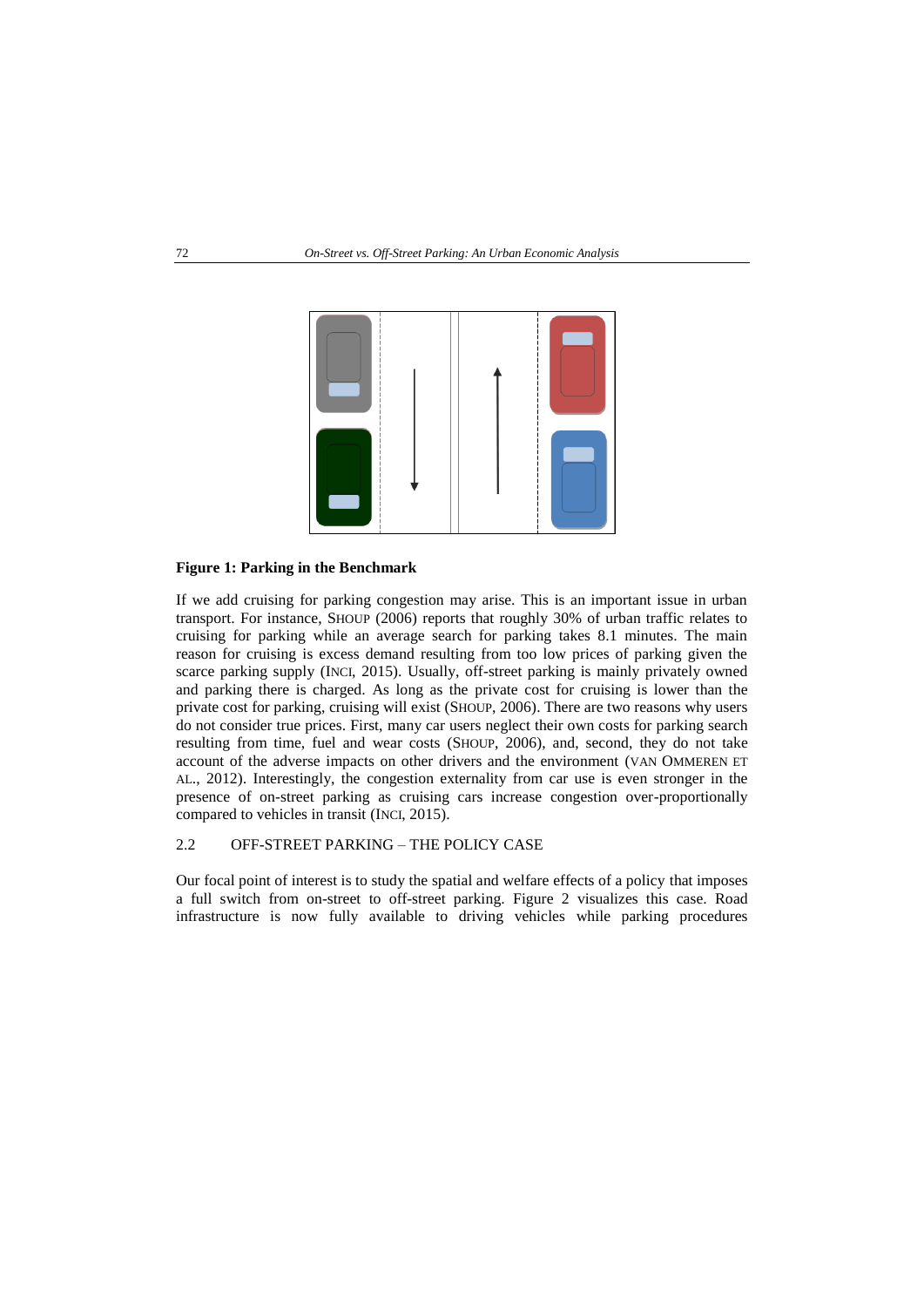

exclusively take place in the dedicated off-street parking lots that imply a reduction of land available for other purposes (housing, office space etc.).<sup>3</sup>



<span id="page-5-0"></span>**Figure 2: Parking in the Policy Case**

 $\overline{a}$ 

At first sight, a prohibition of curbside parking seems reasonable and efficient as it not only lowers congestion due to parking search but also increases the capacity of roads, thereby increasing throughput by making the prevailing floating traffic less congested. On the other side, the spatial economic (general equilibrium) impacts of additional off-street parking infrastructure has to be considered. This, however, is usually neglected in existing studies. The potential impacts are manifold and, as a consequence, may induce a wide range of interesting feedback effects.

First, because urban land is scarce, the additional parking lots beyond the road will exacerbate competition on the urban land market and thus drive up land rents. This makes housing and office space more expensive causing substitution effects away from land use. For example, firms might substitute labor for land as a response to the provision of offstreet parking. The increase in labor demand in turn positively affects urban wages and so

<sup>&</sup>lt;sup>3</sup> We do not consider spatial competition for (private) parking spaces. Off-street parking spaces are provided publicly and viewed as homogenous by drivers within the same location (but parking spaces are heterogeneous across space as parking in the city center might be more expensive than in the suburbs).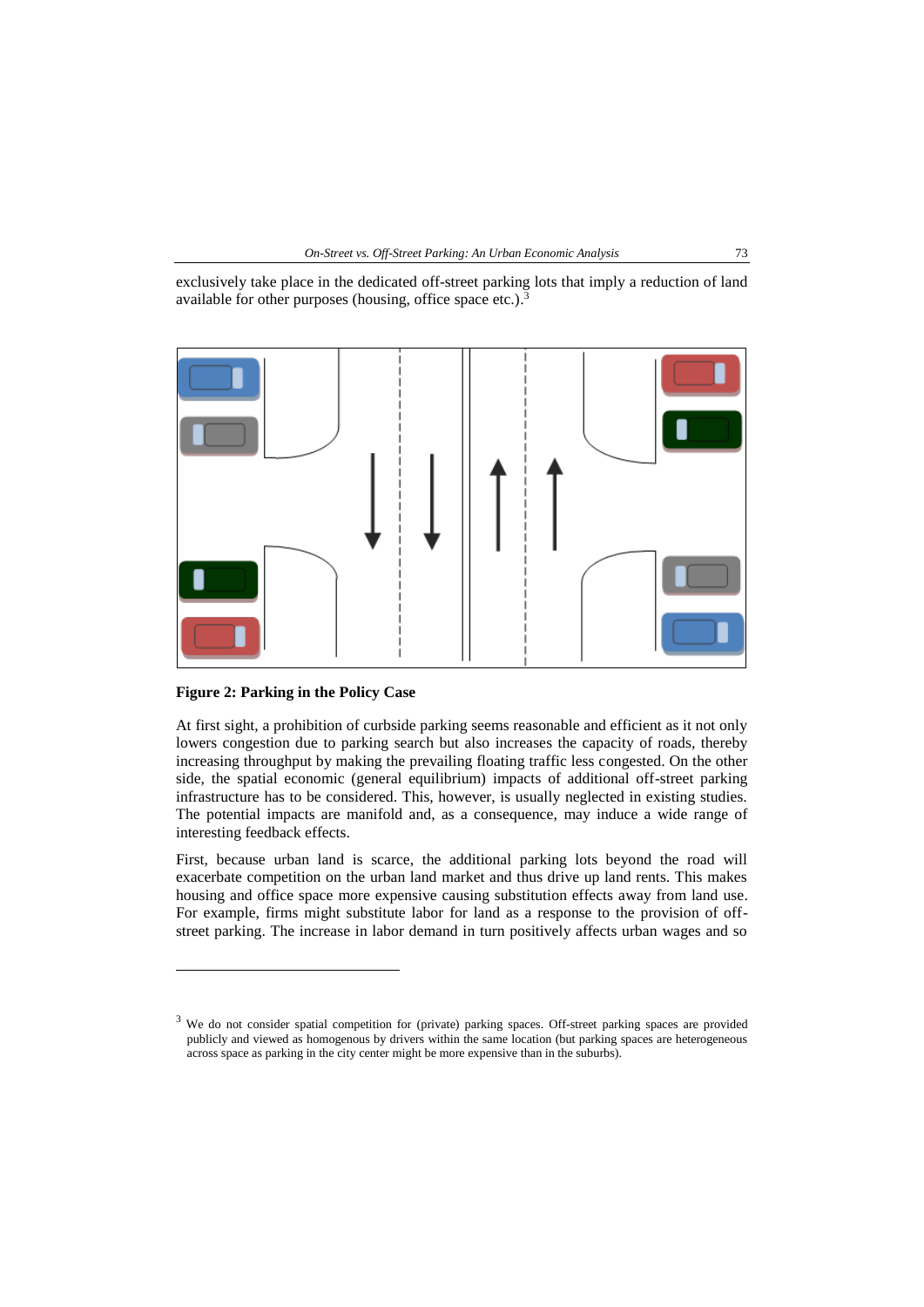income of city residents. On the other side, since higher rents increase production cost the provision of urban goods and services is getting more expensive, ceteris paribus, which reduces final good demand.

Second, the increase in road capacity makes car driving more attractive. This induces a change in mode choice in favor of private car use. While a higher road capacity per se reduces congestion, ceteris paribus, more car use induces a negative feedback effect on congestion. The net effect determines the parking policy´s contribution to congestion.

Third, off-street parking lots will crowd out other land use, thus, forcing residents and firms to relocate and to lower housing demand and reduce plant size. This diminishes utility and decreases the production of urban goods/services and, as a result, deteriorates welfare and income in the urban economy.

Fourth, as off-street parking lots are assumed to be supplied by the city funding issues come into play. Depending on whether parking lots are financed by all citizens or by road users alone, the policy´s impact may differ substantially.

Fifth, given the wide range of potential policy impacts on travel decisions – which may (partly) stem from household relocations – travel related environmental effects can be expected. Here, we capture environmental effects by carbon emissions from car driving at the extensive margin, i.e. via changes in distance traveled, and at the intensive margin, i.e. via changes in emissions per kilometer traveled.

In the next section we describe the main features of the spatial urban CGE model. The model has been described extensively in previous studies so that we primarily pay attention to novel model features with special focus on integrating cruising for parking and the physical presence of parking infrastructure.

## <span id="page-6-0"></span>3 An Urban CGE Model with Parking

We apply and extend the framework of ANAS and XU (1999) and Anas and RHEE (2006). The spatial computable general equilibrium (SCGE) model considers three players: households, firms and the public household. Households and firms choose their utility and profit maximizing location in the city that consists of two zones: the city center and the suburbs. The model's equilibrium is reached if all local markets for labor, land and goods are cleared and the current account is zero (ANAS and RHEE, 2006).

We assume a nested utility tree implying that utility maximizing choices of a typical household follow a three stage decision process. In the upper stage, they choose their optimal work and home location considering random utility

$$
\widetilde{U}_{ij} = U_{ij} + e_{ij},\tag{1}
$$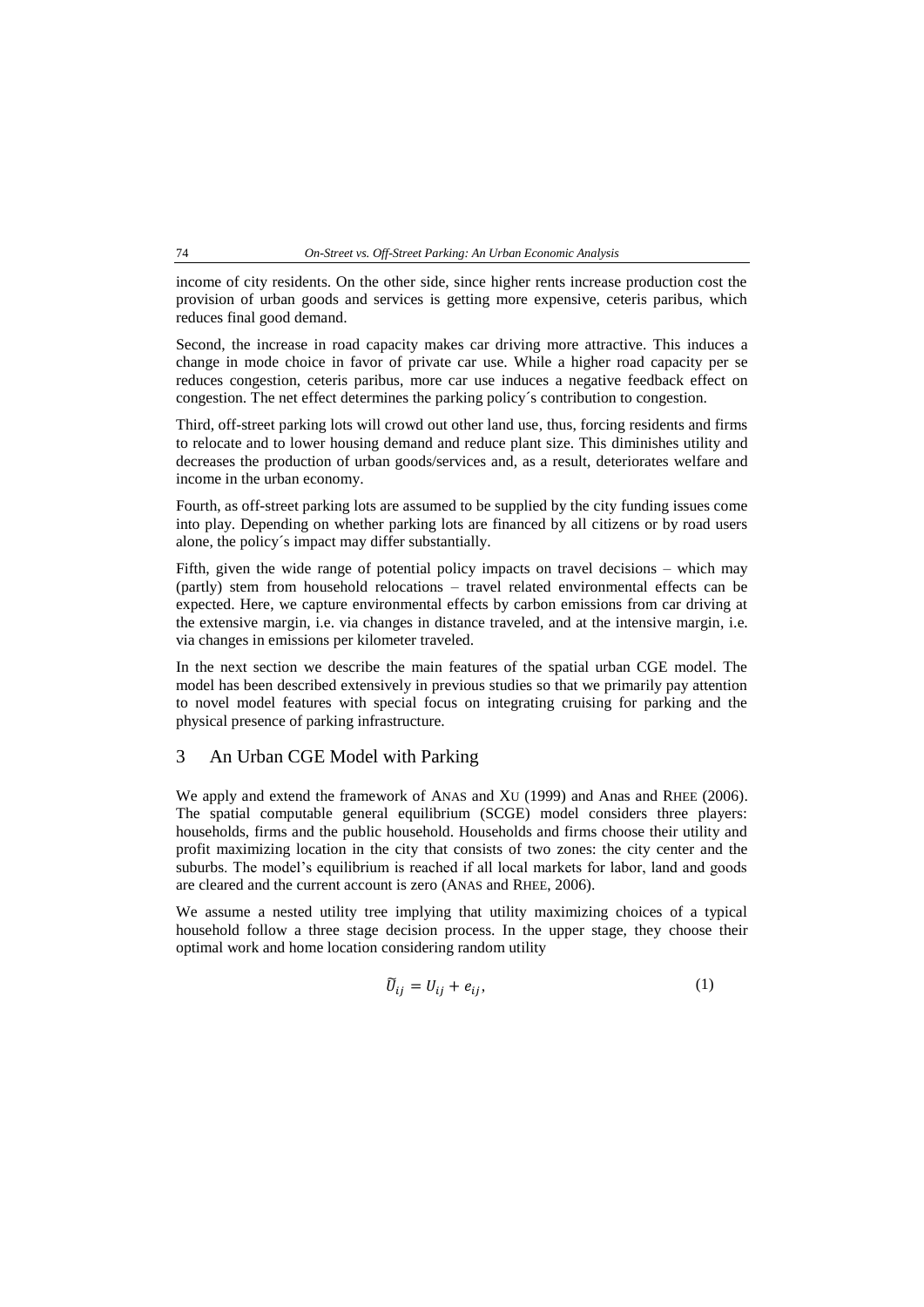

where  $U_{ij}$  is deterministic utility of a household residing in *i* and working in *j* and  $e_{ij}$  is the idiosyncratic constant that denotes individual preferences for the location combination  $i$ . The household determines his utility maximizing location choice, i.e. choice of household type, by comparing random utilities for all location bundles of available location bundles.

In the second decision stage, households choose consumption of a composite good, housing lot size  $q_{ij}$  and leisure  $l_{ij}$  in order to maximize their deterministic utility subject to the budget constraint. Utility is assumed to be of the Cobb-Douglas type

<span id="page-7-0"></span>
$$
U_{ij} = \alpha \ln \left( \sum_{k=1}^{K} z_{ijk}^{\eta} \right)^{1/\eta} + \beta \ln q_{ij} + \gamma \ln l_{ij}.
$$
 (2)

The composite good, i.e. the first term in [\(2\),](#page-7-0) is defined as a constant elasticity of substitution (CES) index over consumer goods  $z_{ijk}$  bought in zone k. The decision on these goods is made in the third stage by maximizing CES utility subject to the budget available for consumption of goods. There is love of variety over spatially differentiated local consumer goods because the quasi-concavity of CES utility ensures that consumption of different goods – here from different zones – generates a larger utility than repeatedly consuming the same good (ANAS and XU, 1999).

Utility maximization is subject to two constraints that are closely related: the monetary budget and the time budget.

$$
L_{ij}D + l_{ij} + \sum_{k=1}^{I} 2t_{ik}z_{ijk} + 2t_{ij}D = E
$$
 (3)

is the time-budget restriction in annual terms. Total available time,  $E$ , is used for working,  $L_{ij}$ D, where D is the fixed number of working days per year and  $L_{ij}$  is daily working hours, for leisure time,  $l_{ij}$ , and for travelling to shops  $\sum_{k=1}^{I} 2t_{ik}z_{ijk}$  and to work  $2t_{ij}D$  (ANAS and XU, 1999).  $t_{ik}$  is one-way travel time which is symmetric.

The monetary budget constraint is

$$
\sum_{k=1}^{I} p_{ijk} z_{ijk} + r_i q_{ij} + \tau^{ls} + c_{ij} D = (1 - \tau^w) w_j L_{ij} D + R.
$$
 (4)

Monetary income consists of the annual net salary  $(1 - \tau^w) w_j L_{ij} D$  and income from land rents, R, which is the same for each household.  $L_{ij}D$  is time spent working per year,  $\tau^w$  is the wage tax rate and  $w_j$  is the hourly gross wage. This income is spent for consumption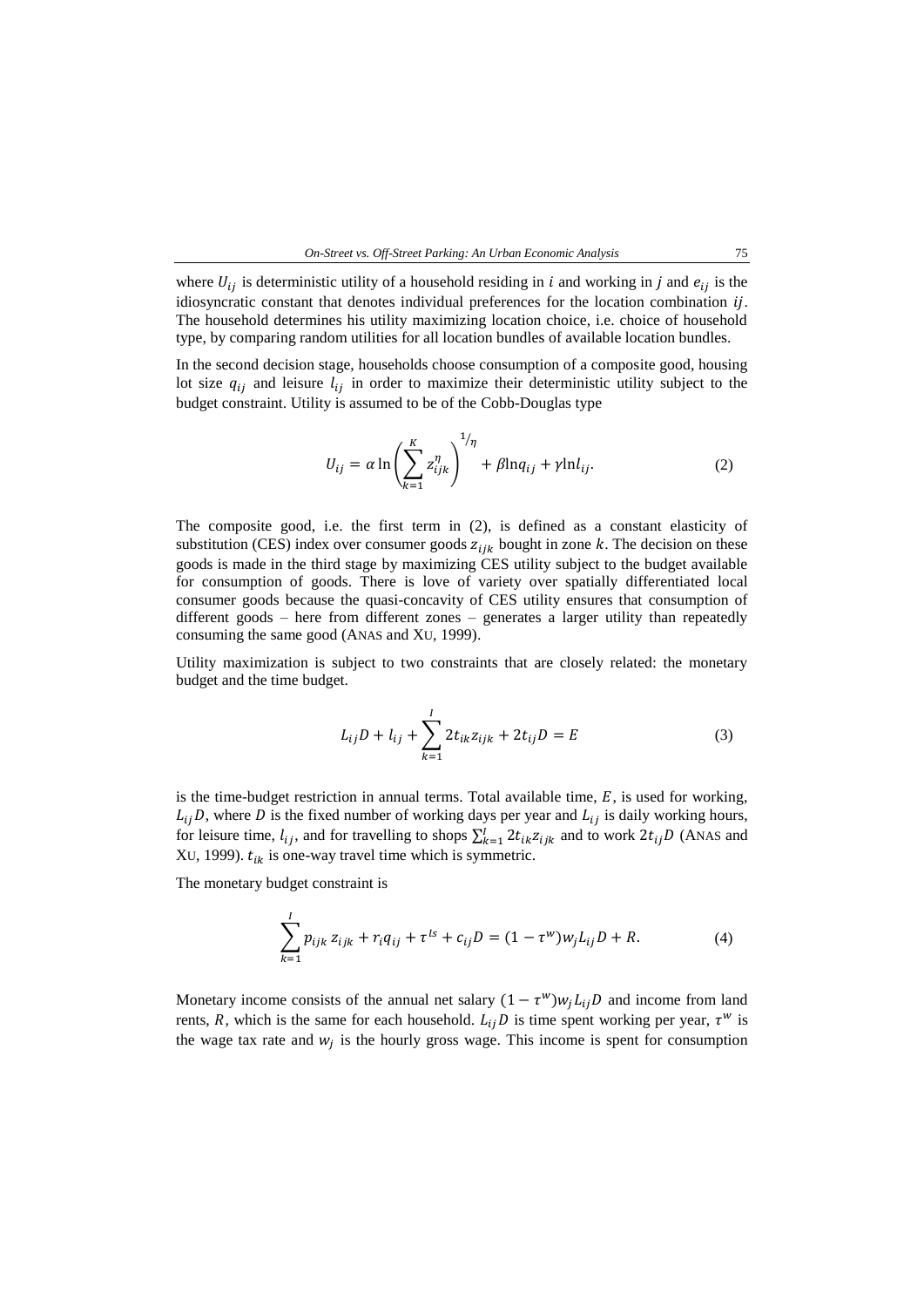#### 76 *On-Street vs. Off-Street Parking: An Urban Economic Analysis*

goods including shopping trips, housing, lump sum taxes  $\tau^{ls}$  and travel costs.  $p_{ijk}$  is the full consumer price.

The use of the random utility approach and the assumption that idiosyncratic locationpreference parameter  $e_{ij}$  is extreme value distributed allows us to apply a multinomial logit model (ANAS and XU, 1999) to the location decision. Therefore, we can interpret expected values (choice probabilities) as shares of the household types  $i\bar{j}$  in the household population, denoted as  $\psi_{ij}$  in the following.

The model is closed by the public budget constraint, zero profit conditions of location specific firms following from perfect competition, a current account and market clearing conditions of local labor, land and good markets.

The government levies a labor income tax to finance lump-sum transfers and road infrastructure cost. The latter are opportunity costs of land used for roads.

Good market clearing

$$
N\sum_{i,j=1}^{I,J} \psi_{ij} z_{ijk} + EX_k = X_k
$$
 (5)

states that local good supply  $X_k$  in zone  $k$  equals the demand of all households *ij* (first term on the LHS), plus export  $EX_k$  from this zone.

Labor market clearing requires

$$
N\sum_{i=1}^{I} \psi_{ij} L_{ij} D = M_j.
$$
 (6)

Annual labor demand in zone  $j$ ,  $M_j$ , equals total labor supply that consists of the number of people working in *j* multiplied with their annual working time (Anas and Rhee).

<span id="page-8-0"></span>
$$
N\sum_{j=1}^{J} \psi_{ij} q_{ij} + Q_i + S_i = A_i
$$
 (7)

is the clearing condition of the land market. It states that the land demand of households, firms,  $Q_i$ , and for infrastructure,  $S_i$ , equals fixed land supply  $A_i$  in zone *i* (ANAS and RHEE, 2006). Further, we assume that there are absentee landlords. To balance the current account, exports of local goods have to have exactly the same value than the payments of all land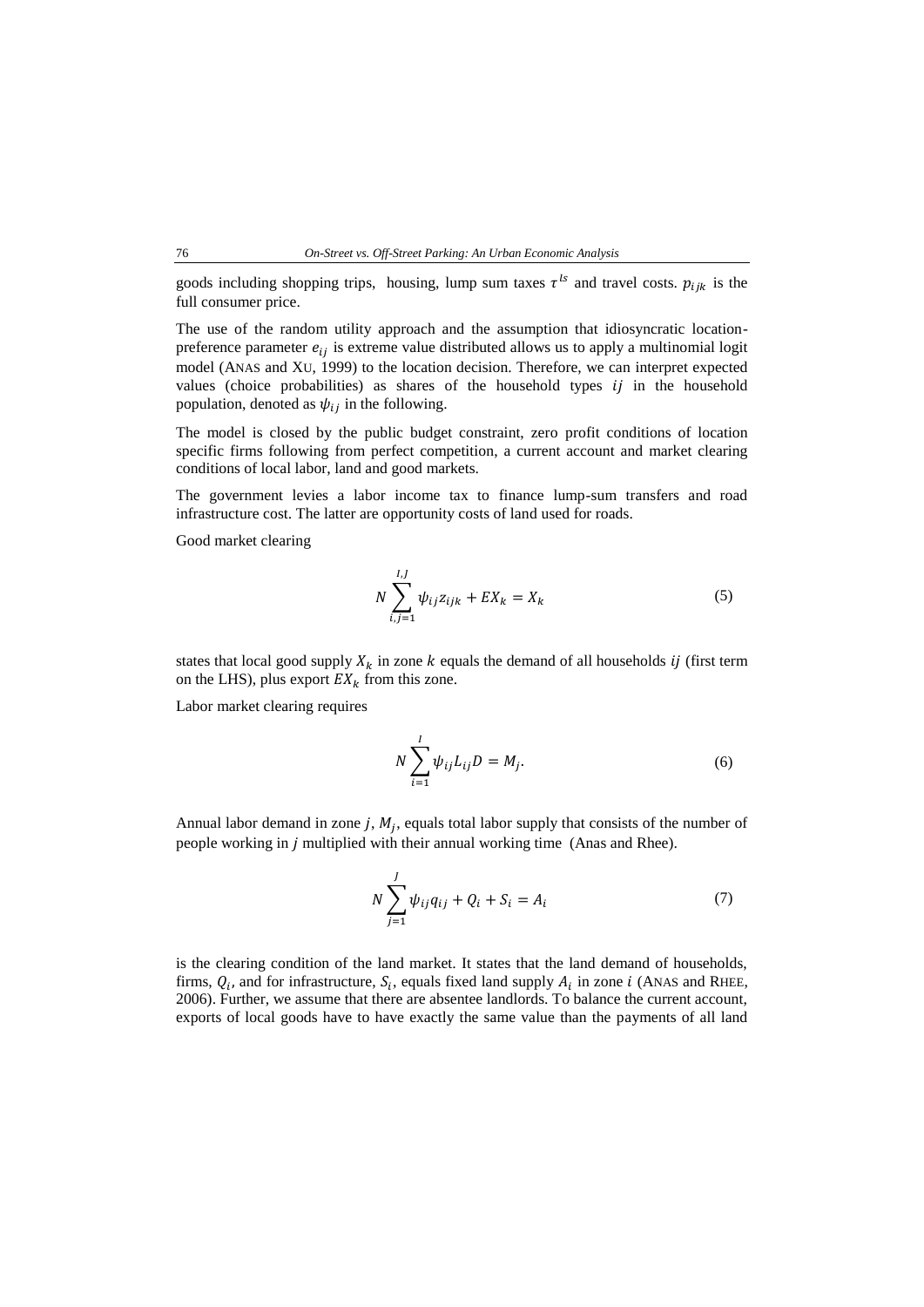

rents to absentee landlords and of monetary transport costs to the outside-city transport sector.

A representative local firm uses local land and local labor as input factors to produce the profit-maximizing number of local goods. This approach is equivalent with assuming that a large and variable number of equally sized firms producing a fixed output level choose their optimal location in order to maximize profits (ANAs and XU, 1999)<sup>4</sup>.

The model's transport sector is of special interest since congestion and traffic volume are endogenous. We use the BPR congestion function to calculate speed, thus, congestion (ANAs and XU, 1999). Travel time on the route from  $i$  to  $j$ ,  $t_{ij}$ , strongly depends on the infrastructure's capacity,  $C_{ij}$ , and the traffic volume on this link,  $F_{ij}$ . The parameters of this function are the inverse of the free-flow travel speed,  $d$ , and the parameters  $b$  and  $a$ required for calibration. This gives<sup>5</sup>

$$
g_{ij} = d\left[1 + b\left(\frac{F_{ij}}{C_{ij}}\right)^a\right]; \quad d, b > 0, \qquad a \ge 1
$$
 (8)

This basic structure of the spatial CGE model closely follows the framework developed by Anas and coauthors (ANAS and RHEE, 2006; ANAS and XU, 1999). In order to make it suitable for the parking issue considered here we need some extensions: mode choice, cruising for parking and an additive land-use category for parking infrastructure.

Parking infrastructure is financed by the government and, thus, enters the public budget constraint, the land market clearing condition,  $S_i$  in Eq. [\(7\),](#page-8-0) and the current account via rents paid to absentee landlords.

The inclusion of mode choice into the model is essential to consider substitution effects among transport modes. We model mode choice close to ANAS and LIU (2007). The household can choose between car, public transport and walking. This choice is modeled using a multinomial logit-model that includes monetary and time costs for each mode.

Our major extension of the model is the modeling of cruising for parking. The literature proposes different approaches, most of them including on- and off-street parking<sup>6</sup>. We use some ideas of ARNOTT and INCI (2006) who focus on on-street parking. In their model, traffic flow is the sum of cars in transit  $T$  to a final destination (transit pool) plus the

l

<sup>&</sup>lt;sup>4</sup> Note that the model is silent on whether changes in good production occur on account of relocation and market exit and entry of firms or changes in output of existing firms.

<sup>5</sup> This approach is not able to depict peaks because it assumes an equal distribution during the day (ANAS and RHEE, 2006).

<sup>6</sup> E.g. CALTHROP and PROOST (2006), INCI and LINDSEY (2015), SHOUP (2006), THOMPSON and RICHARDSON (1998), VAN OMMEREN ET AL. (2012).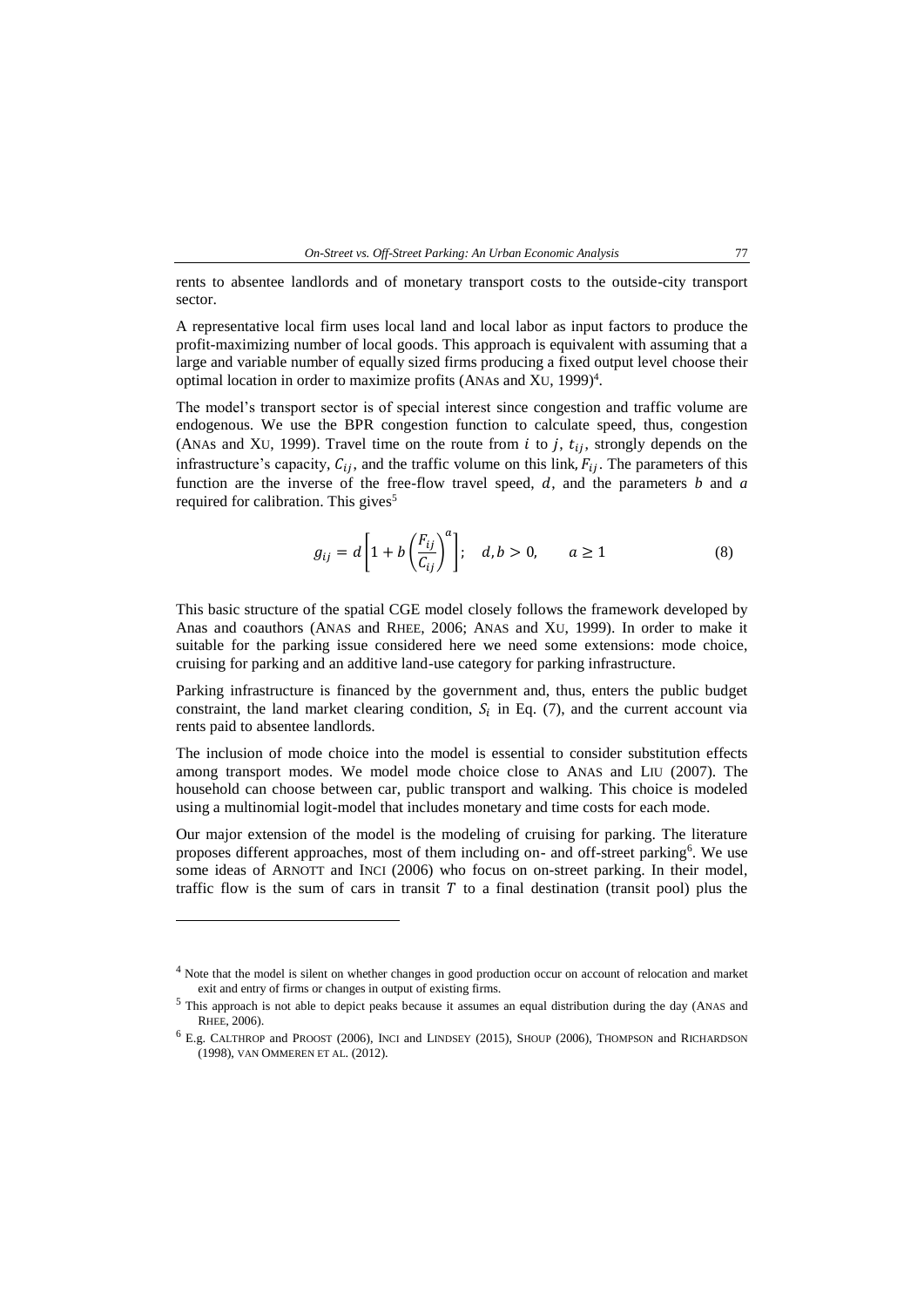cruisers for parking (cruising pool)  $C$ . In steady state, entry into both pools per unit of time equals the number of cars leaving the on-street parking lots (the parking pool) per unit of time. We use the basic ideas of their approach and adjust it so that it fits to our models' CES structure.

To simplify issues, we assume that only commuters are affected by congestion whereas shopping is free of it. We justify this by the dominant morning and evening peaks stemming mainly from commuting traffic (INFRAS and DLR, 2010). This implies the assumption that cruising for parking is an issue only during peak hours. Hence, only commuters have problems to find a parking lot and may cause congestion through cruising. In contrast shoppers who need a parking lot instantaneously find an available one without any search time. The reason for this is that parking lots near shopping areas are not filled up by commuters. As a consequence, there is no cruising for parking and, thus, no link between parking and congestion outside the peaks.

As our model considers two zones, there is no real transit traffic as in ARNOTT and INCI (2006) because all trips at least start or end in a considered zone. Due to this fact, we modify the assignment of the vehicles to the different pools (transit and cruising).

All vehicles used for commuting, starting in zone  $i$  and traveling to any zone belong to the pool of transit vehicles:

$$
T(i) = \sum_{j} Flow(i, j). \tag{9}
$$

We further assume that each commuting vehicle whose destination is in  $i$  is assigned to the pool of cruising vehicles because there is on average no parking without cruising. In contrast to ARNOTT and INCI (2006) who assume a continuous entry and exit into parking, there are enough on-street parking lots in our model and each commuter will eventually find a parking lot. Nonetheless, available parking lots are scarce at a specific address and commuters have to cruise around to find one. However, not the whole zone area will be used for cruising and since some vehicles are able to find a parking lot rather fast, the traffic volume of the cruisers is weighted with the factor 0.5, implying an average number of cruising vehicles of

$$
C(i) = 0.5 \cdot \sum_{j} Flow(j, i). \tag{10}
$$

Traffic volume in zone  $i$  is the sum of cars in transit plus traffic due to cruising. However, cruising cars travel around and, thus, are more than proportionally contributing to traffic flow. To specify that we adapt the traffic flow function from ARNOTT and INCI (2006) who assume that cruising vehicles contribute  $1.5$  as much to traffic volume  $TF$  as the transit vehicles do, implying: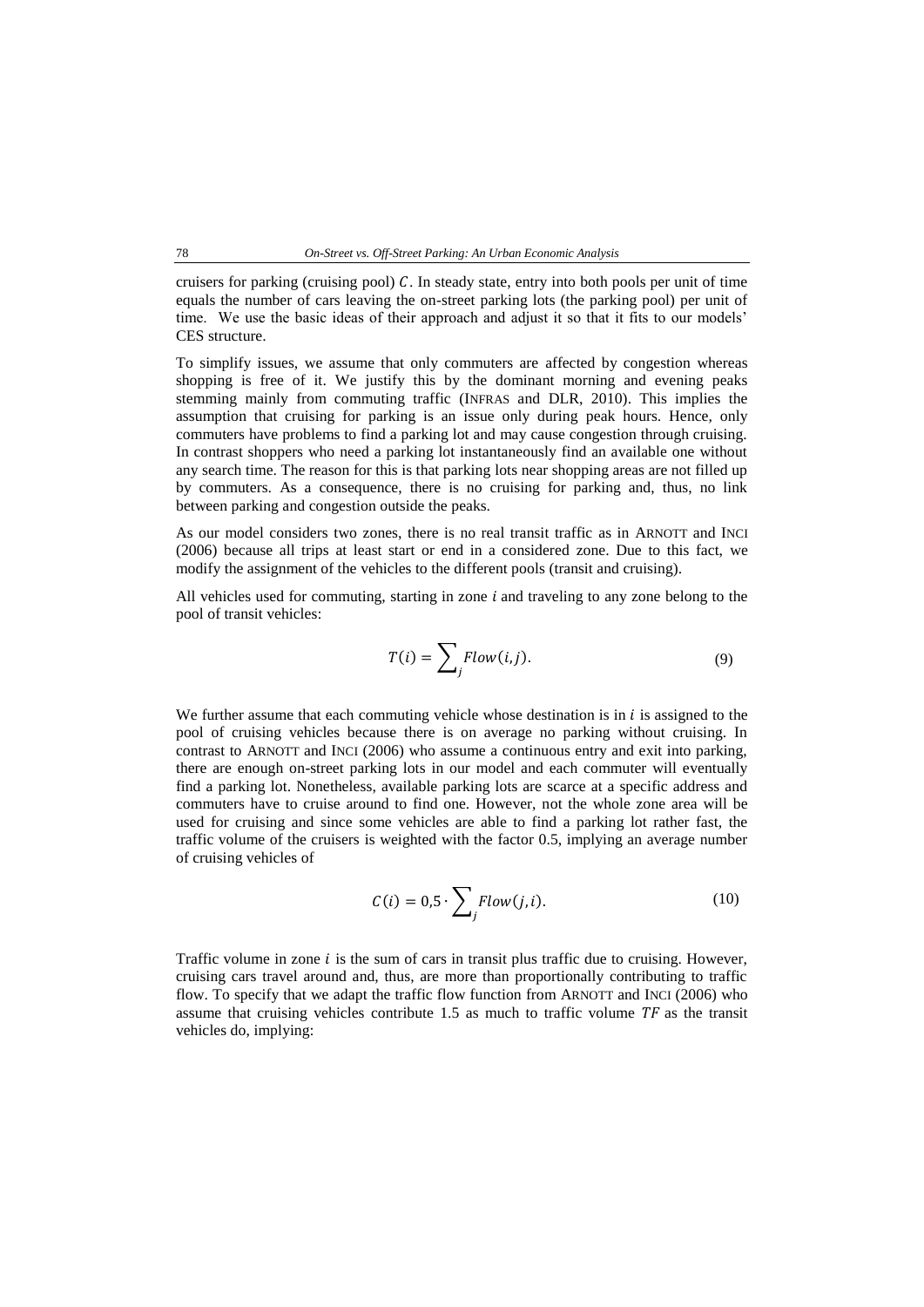$$
TF(i) = T(i) + 1.5 C(i).
$$
 (11)

This benchmark model is modified in the policy scenarios. We examine a switch from onstreet to off-street parking. In this case, we assume that there is no cruising for off-street parking and entrance is fast enough<sup>7</sup>. However, offering off-street parking requires additional land used for parking.

In addition, we consider two ways of financing the infrastructure for off-street parking. In a first scenario, the city finances the infrastructure through lump-sum taxation. In the second scenario, there is full user financing. Users pay parking fees so that the revenues just equal the expenses for parking infrastructure. In that case, we assume that parking fees during working are four times the fees for shopping. This implicitly considers that on average parking for working is much longer than parking for shopping. In the third scenario, there is a congestion toll modeled as the difference between private and social time costs as proposed in ANAS and RHEE (2006, p. 520). The welfare effects of introducing these policies are evaluated using equivalent variation in order to monetarize utility losses or gains.

#### 4 Calibrating the model

 $\overline{a}$ 

The model is calibrated to fit a German city with approximately 500.000 inhabitants (DESTATIS, 2015) and an area of 400km², from which one fifth is the city center (DESTATIS, 2016c, 2016d). 45% of the inhabitants own apartments whereas 55% are owned by absentee landlords (DESTATIS, 2014B).

The utility function's parameter are chosen in order to fit existing data ( $\alpha$ =0.35,  $\beta$ =0.18 and γ=0.40) (ANAS and XU, 1999; STATISTISCHES BUNDESAMT, 2013; TSCHARAKTSCHIEW and HIRTE, 2010). The constant elasticity of substitution depicts the love for variety and for this reason was set to 2.5 (TSCHARAKTSCHIEW and HIRTE, 2010).

The scale parameters are set to 0.7 and inner city production is more labor intensive than production in the suburbs (ANAS and XU, 1999; TSCHARAKTSCHIEW and HIRTE, 2010).

Free-flow speed for cars is set to 40 km/h with regard to junctions that decrease the speed from the maximum limit. The congestion function is calibrated following the Bureau of Public Roads (BPR)-function (SMALL and VERHOEF, 2007). The fuel costs are chosen to be 1.39  $\epsilon$ /l, 0.51  $\epsilon$ /l being the gross price (BUNDESMINISTERIUM FÜR VERKEHR UND DIGITALE INFRASTRUKTUR, 2015, p. 294; STATISTA, 2017a). Public transport speed is set to 18km/h, walking speed to 6 km/h (NITZSCHE, 2015). Marginal damage costs of CO2 emissions is

<sup>7</sup> This would be the case if the city installs a well-working car-park routing system.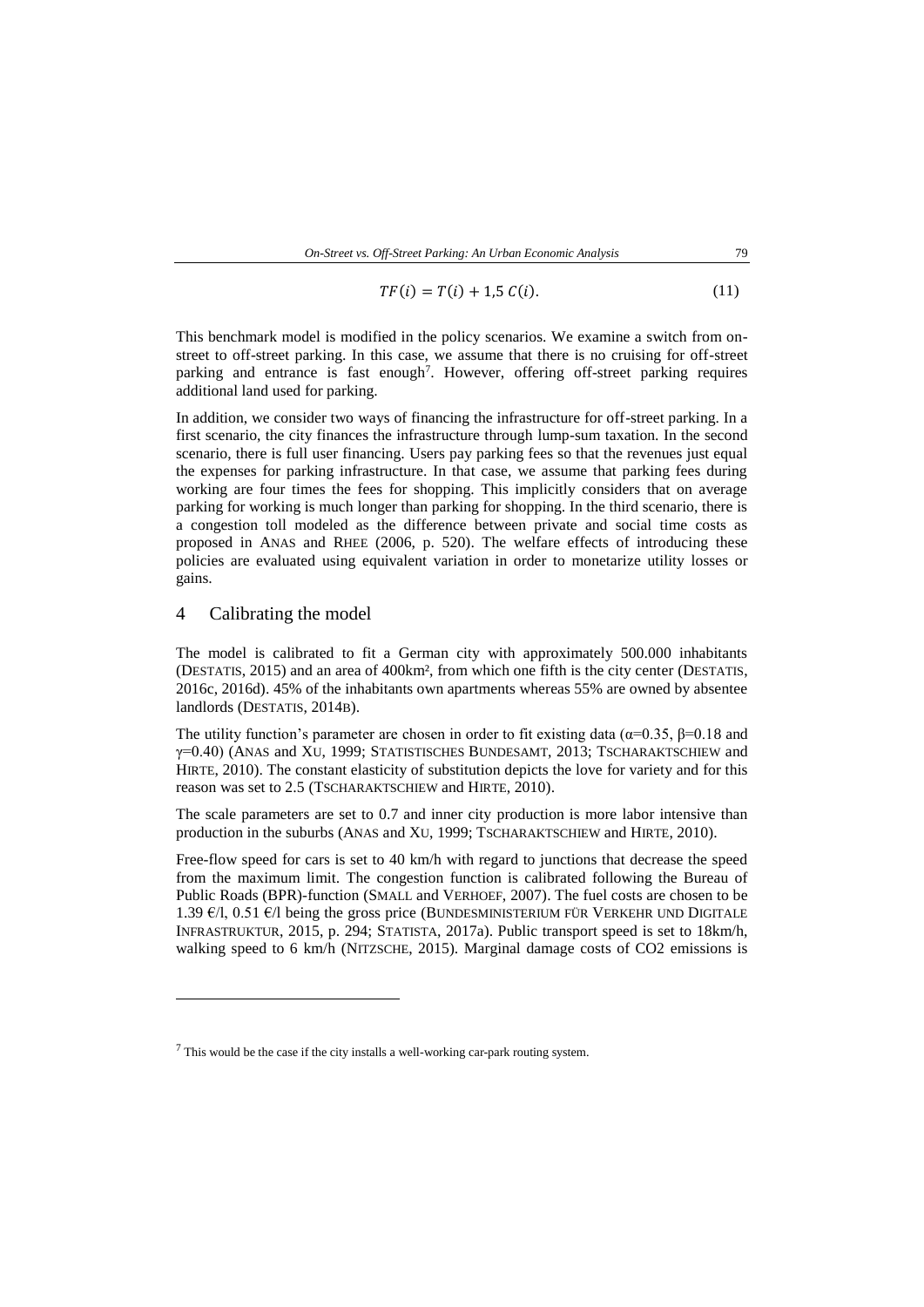145€/t (BUNDESMINISTERIUM FÜR VERKEHR UND DIGITALE INFRASTRUKTUR, 2015).

 $\overline{\phantom{a}}$ 

Table 1 shows some results and compares them to empirical values.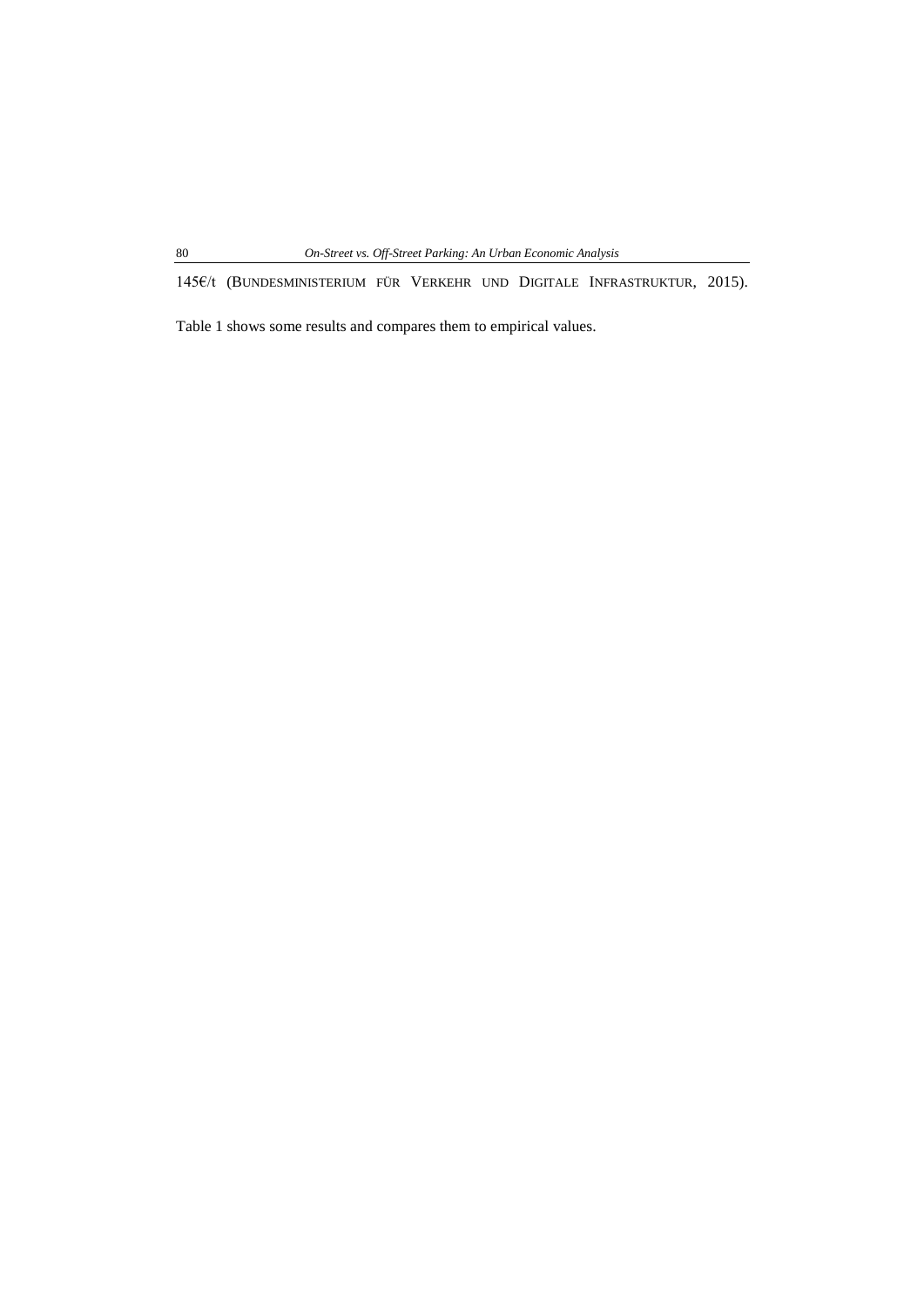| On-Street vs. Off-Street Parking: An Urban Economic Analysis |  |
|--------------------------------------------------------------|--|
|--------------------------------------------------------------|--|

|                                                                        | $i=1, j=1$          |         | $i=1, j=2$ $i=2, j=1$ $i=2, j=2$ |               | <b>Empirical values</b>    |
|------------------------------------------------------------------------|---------------------|---------|----------------------------------|---------------|----------------------------|
| GDP [billion $\epsilon$ ]                                              | 24.9                |         |                                  |               | $23^{8}$                   |
| Wage $\lceil \frac{\epsilon}{\text{hour}} \rceil$                      | 21.95               |         | 18.04                            |               | $19.65^9$                  |
| Working hours per day                                                  | 8.0                 | 7.5     | 7.2                              | 7.2           | $8^{10}$                   |
| rent $\lceil \frac{\epsilon}{m^2} \rceil$                              | 7.52<br>3.09        |         | $7.39^{11}$                      |               |                            |
| Disposable income $\lceil \epsilon \rceil$                             | 47.376              |         |                                  | $44.750^{12}$ |                            |
| Marginal<br>congestion<br>costs<br>$\lceil \frac{\epsilon}{km} \rceil$ | 0.34                |         |                                  | $0.30^{13}$   |                            |
| Daily commuting time<br>car<br>$(one-way)$ [h]                         | 0.35                | 0.81    | 0.91                             | 0.55          |                            |
| Fuel consumption commuting<br>[1/100km]                                | 10.32               | 8.58    | 9.29                             | 8.73          |                            |
| Fuel consumption<br>shopping<br>[1/100km]                              | 7.22                |         |                                  | $7.6^{14}$    |                            |
| Split (Car/<br>Public<br>Modal<br>Transport/Walking) per trips         | /35%<br>63 %<br>/2% |         |                                  | 63 %/35%/2%15 |                            |
| Price elasticity w.r.t fuel prices                                     | commuti<br>ng       | $-0.11$ | shopping                         | $-0.08$       | $-0.1 - -0.3^{16}$         |
| Price elasticity wr.t. fares                                           | commuti<br>ng       | $-0.21$ | shopping                         | $-0.18$       | $-0.0 - 0.8$ <sup>17</sup> |

Note: If there is a value only in the first column it is the city average.

## **Table 1:Some Benchmark Results.**

 $^{8}$ (Stadt Nürnberg, 2014, p. 6).

 $\overline{a}$ 

 $^{9}$ (Destatis, 2014b).

 $10$ (Destatis, 2014a).

 $11$ (Immowelt, 2017).

 $12$ (Destatis, 2016a), calculated with an average household size of two (children, partner etc.) (Statista, 2016).

<sup>13</sup>(Anas & Rhee, 2006, p. 527).

 $^{14}$ (ADAC, 2016).

<sup>15</sup>(Destatis, 2016b, p. 342).

 $16$ (Small & Verhoef, 2007; Tscharaktschiew & Hirte, 2012, p. 295).

 $17$ (Oum, Waters, & Yong, 1992; Tscharaktschiew & Hirte, 2012, p. 295).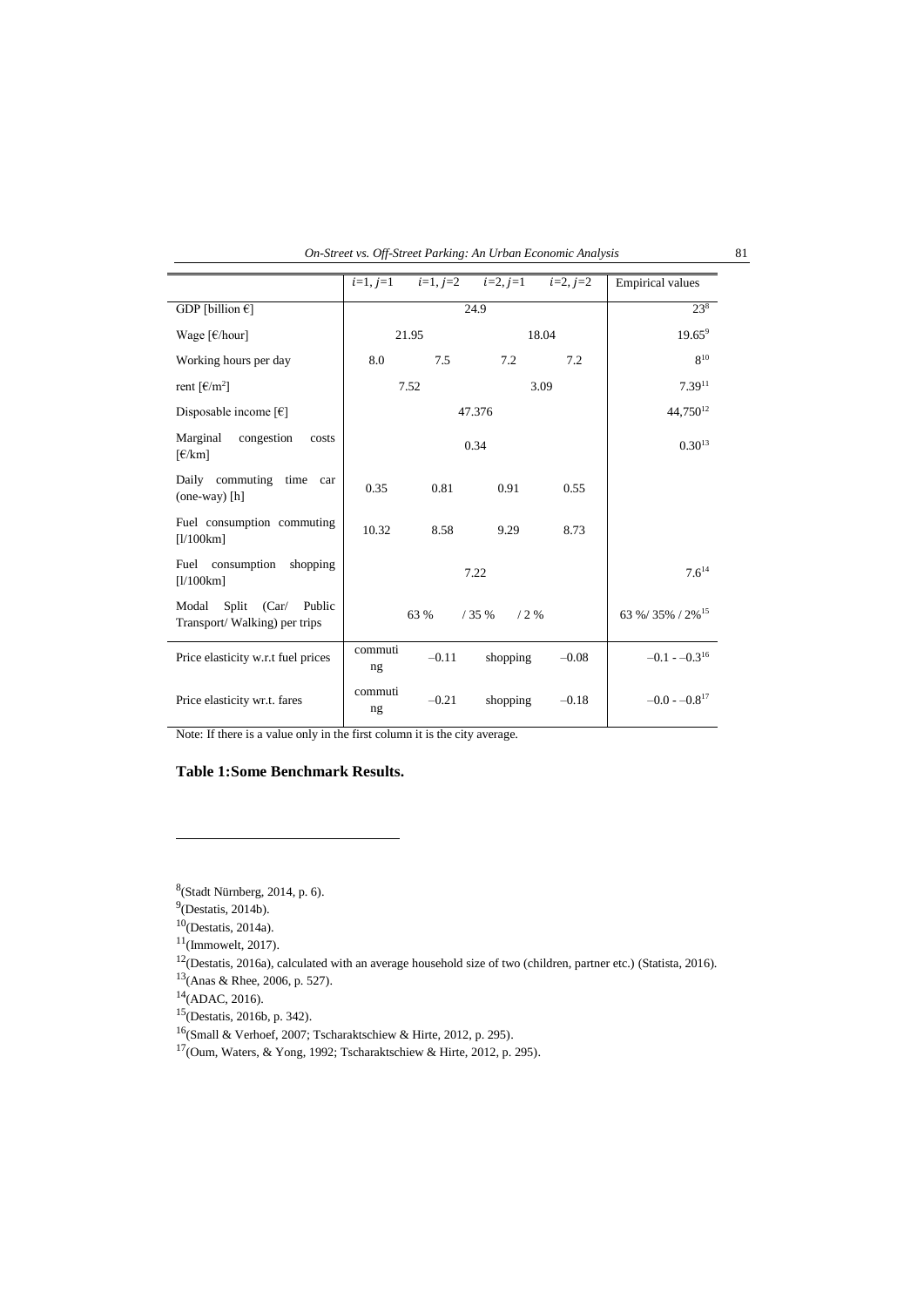## 5 Policy analysis

All scenarios (lump-sum tax, congestion toll and parking fee) examine the prohibition of on-street parking. The city government offers off-street parking that is fully funded. The different scenarios concern the refinancing schemes are: lump sum tax, parking fee, congestion toll.

We first have to specify supply of off-street parking. Parking at the home location stays totally unconsidered in this work. We assume an off-street parking lot requires on average 25 m² of land (KORDA, 1999). 18

The policies have different spatial, economic and ecological impacts. We first give a short intuition on the major effects before we will move on to the simulation results.

## 5.1 EXPECTED RESULTS

We give an intuition on the expect outcomes of the three scenarios in Figure 1.

 $\overline{a}$ 

<sup>&</sup>lt;sup>18</sup> A rough calculation gives us an idea of how much land is required to substitute all on-street parking in the benchmark. The initial model split is 63%. Assume this increases to at most 70%. Let us assume that on average a maximum of 85% of all commuters by car need a parking place at the same time, for instance, since there is some shift operation. If each household only owns one vehicle that makes 500,000∙0.70∙0.85 = 297,000 parking lots. Calculating this adds up to 7.5km² for parking. The full reduction of on-street parking will increase the road-capacity parameter from 51% to 61%.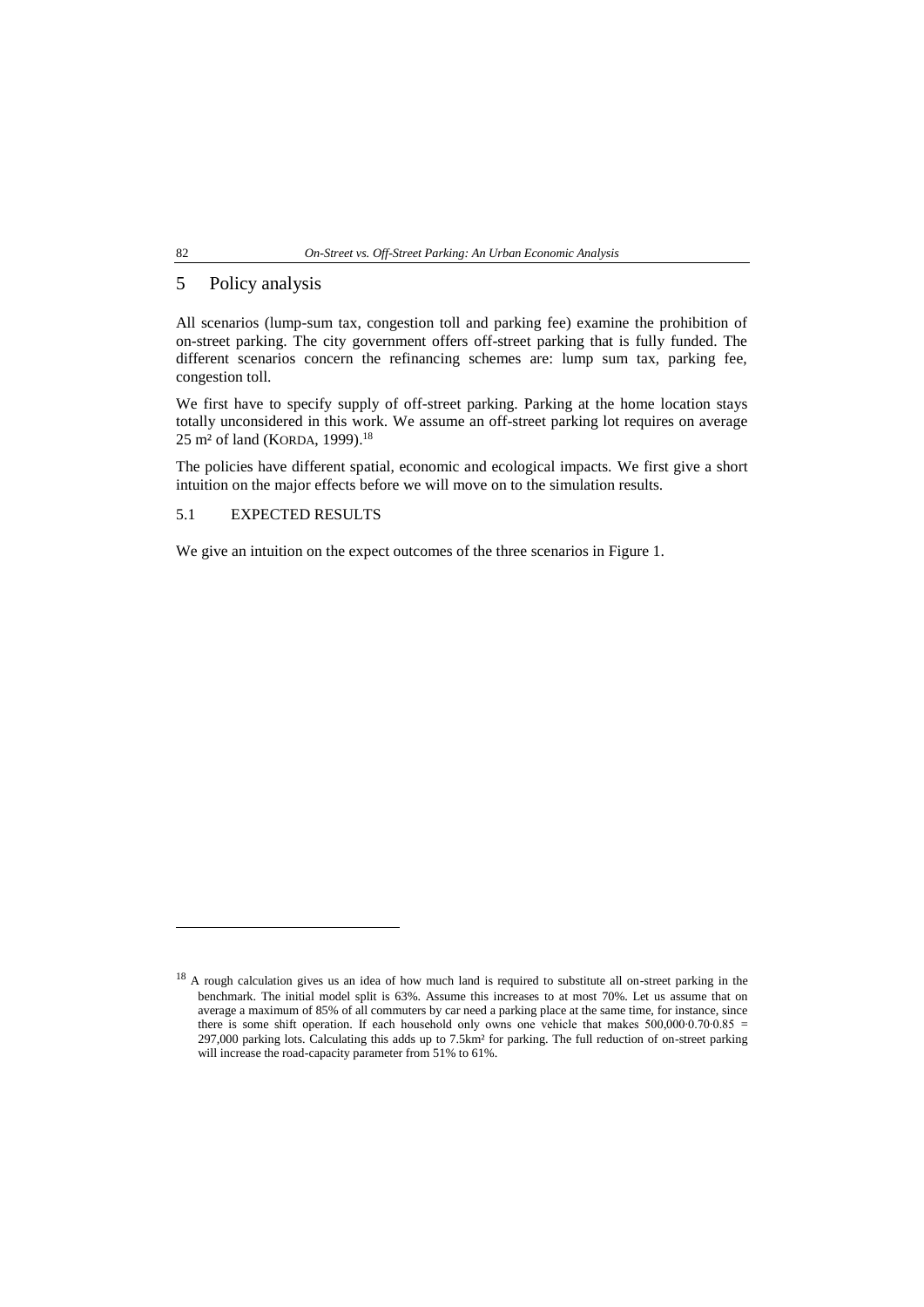



**Figure 3: Policy Effects on the Land and Labor Markets**

Panel a) and b) of Figure 1 display the center's and suburbs' land markets, respectively. The benchmark equilibrium is denoted by indices '0', 'C' denotes the center and 'S' the suburbs.  $A_C^0$ , respectively,  $A_S^0$  are fixed land supply available for use by households and firms and  $Q_C^0$  and  $Q_S^0$  are their aggregate land demands implying benchmark land rents  $r_C^0$ and  $r_S^0$ , respectively. At the center's labor market,  $M_C^0$  denotes local labor demand and  $LD_C^0$ local labor supply in the absence of price distortions. The income tax rate drives a wedge between the gross wage  $w_c^{g,0}$  and the value of time (VOT)  $\nu o t_c^0$ , that is equal to the net wage. Labor supply in terms of the gross wage is  $LD_{\mathcal{C}}^{g,0}$  and local employment in the benchmark is  $L_c^0$ .

Now, consider the switch to off-street parking financed by a lump-sum tax. To simplify matters we assume for the time being that this happens only in the center. In that case, land supply for housing and offices declines to  $A_C^1$  (see shift (1)). This shocks the land market in the center and implies a rise in the land price to  $r_c^1$ . As a consequence, housing demand declines and some households move to the suburbs. This shifts the land demand curve at the suburbs' land market to the right to  $Q_s^2$ . This relocation lowers labor supply in the center and increases labor demand in the suburbs (shift the labor supply curves, not drawn).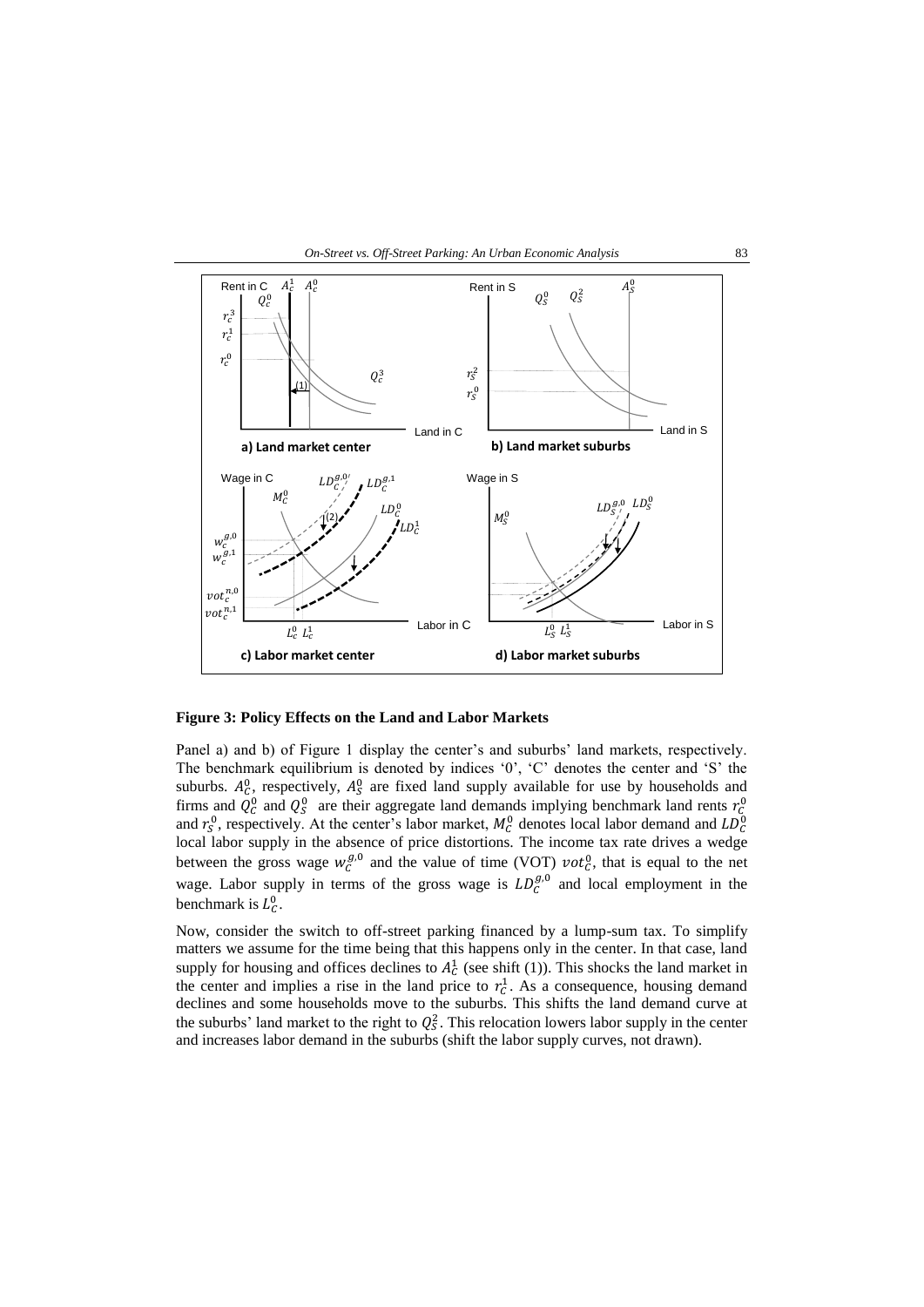#### 84 *On-Street vs. Off-Street Parking: An Urban Economic Analysis*

Introducing off-street parking causes a positive shock on the center's labor market because it reduces income through lump-sum taxation but raises time available for leisure and working due to the reduction in congestion. Both increase labor supply, the first is a negative income effect on leisure and the second is a positive wealth effect of time endowment that increases both leisure and labor supply. This shifts the gross and net labor supply curves to the right, see shift (2). However, the wedge between the gross wage and the value of time (VOT) stays constant.

To summarize: off-street parking funded by lump-sum taxes leads to relocation of households to the suburbs, relocation of firms to the center, higher employment at the center and the suburbs, higher income and lower gross wages. Relocation implies additional commuting.

Next, consider the case of parking fees used for funding parking supply. In that case the shock on the land market stay almost the same, see shift (1). Higher land rents cause higher costs of road infrastructure which implies higher lump-sum taxes and, thus a shock on the labor markets that is similar to that caused by lump-sum taxation but smaller. In addition, parking fees add a reduction in income and, thus, a further right movement of labor supply curves. Again the value of time stays constant. In contrast to lump-sum taxation, parking fees are also paid for shopping. Hence, there is a distortion in consumer prices implying a substitution in favor of housing demand and leisure. As a consequence, labor supply increases less than with lump-sum tax funding. This is the reason why the shift of the labor supply curve is smaller than under lump-sum tax funding, a shift smaller than (2) in panel c).

What happens with congestion tolls? In comparison to parking fees that account only for parking costs and indirectly internalize the congestion externality, congestion tolls fully internalize the congestion externality and, additionally, finance a major part of parking costs. Whether they have a stronger effect than parking fees depends on the relative size of infrastructure costs to congestion costs. Besides, there are two main differences between both instruments. The congestion toll is a tax on distance while parking fees 'tax' each trip equally. Hence, with congestion there might be less relocation to the suburbs compared to the case of parking fees while parking fees favor longer trips. While the congestion toll does not affect the value of time nor the consumer price of local goods, it makes traveling by car more expensive and, thus, induces an increase in mode share of public transport. Because public transport is slower, people lose time available for leisure. This reduces wealth and imposes a negative effect on leisure but also labor supply for commuters. If this effect offsets the labor stimulating effect of lower income, leisure supply declines otherwise it increases. In any case, the right shift of labor supply curves is considerably lower than with parking fees or lump-sum tax funding.

Next, we move to the simulation results. Table 2 displays some results which we discuss in the following.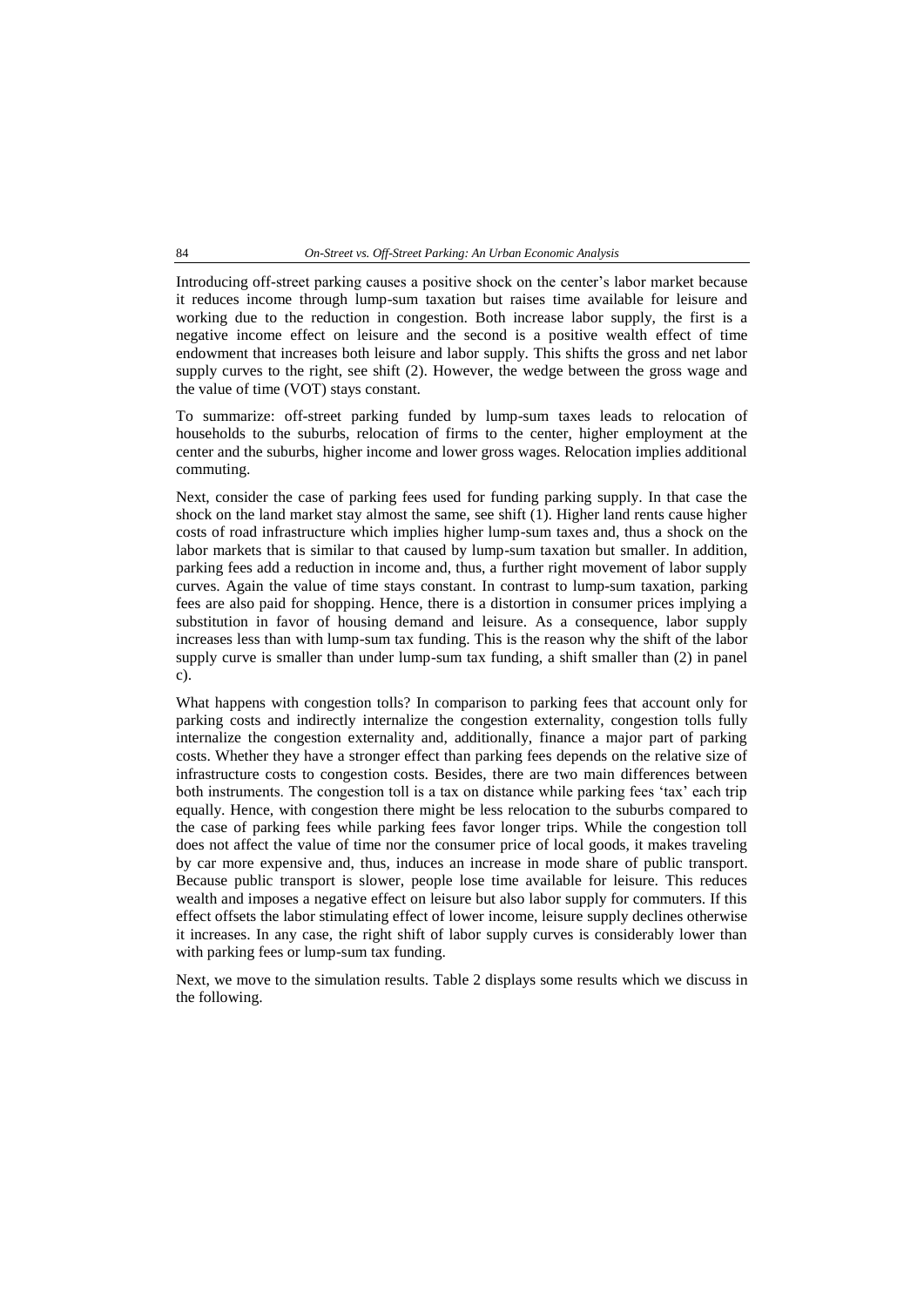| On-Street vs. Off-Street Parking: An Urban Economic Analysis |  |  |  |
|--------------------------------------------------------------|--|--|--|
|                                                              |  |  |  |

|                                                          | Benchmark            | Lump-Sum           | Toll               | Parking fee          |
|----------------------------------------------------------|----------------------|--------------------|--------------------|----------------------|
| Percentage of housing in<br>center                       | 37.0 %               | $-0.3\%$           | $-0.5%$            | $-0.6%$              |
| Percentage of jobs in<br>center                          | 57.5 %               | $+0.1%$            | $+0.2 %$           | $\pm 0$ %            |
| Rent center $\lceil \frac{\epsilon}{m^2} \rceil$         | 7.52                 | $+5.7%$            | $+3.9%$            | $+4.9%$              |
| Wage center $\lceil \frac{\epsilon}{\text{hour}} \rceil$ | 21.95                | $-0.6%$            | $-0.4%$            | $-0.4\%$             |
| Annual<br>disposable<br>income $\lceil \epsilon \rceil$  | 47,376               | $+0.8%$            | $-2.6%$            | $+1.4%$              |
| Lump-sum transfer $\lceil \epsilon \rceil$               | 3,720                | $-27.2%$           | $-38.2%$           | $-8.0%$              |
| Price for goods in suburb<br>[6]                         | 67.39                | $+1.6%$            | $+0.4%$            | $+1.4%$              |
| Income<br>absentee<br>landlords [m. $\epsilon$ ]         | 10,495               | $+4.3%$            | $+2.4%$            | $+3.9%$              |
| Marginal<br>congestion<br>costs [€/km]                   | 0.34                 | $-61.8%$           | $-91.2%$           | $-70.6%$             |
| Annual travel distance<br>[km]                           | 22,388               | $+0.2%$            | $-0.3%$            | $-0.3%$              |
| Emissions<br><b>HH</b><br>per<br>[ $kg CO2$ ]            | 2,238                | $+0.3%$            | $-27.6%$           | $-7.2%$              |
| Modal split (car/ PT/<br>walking)                        | 0.63 / 0.35<br>/0.02 | 0.67/0.31<br>/0.02 | 0.53/0.44<br>/0.02 | 0.62 / 0.36<br>/0.02 |
| Modal split commuting                                    | 0.56/0.41<br>/0.03   | 0.68/0.30<br>/0.03 | 0.32<br>/0.65/0.03 | 0.58/0.39<br>/0.03   |
| Modal split shopping                                     | 0.67/0.31<br>/0.02   | 0.67/0.31<br>/0.02 | 0.67/0.31<br>/0.02 | 0.64 / 0.34<br>/0.02 |
| Road infrastructure costs<br>[Mio. $\epsilon$ ]          | 4,306                | $+4.8%$            | $+2.9%$            | $+4.2%$              |

**Table 3: Policy Impacts**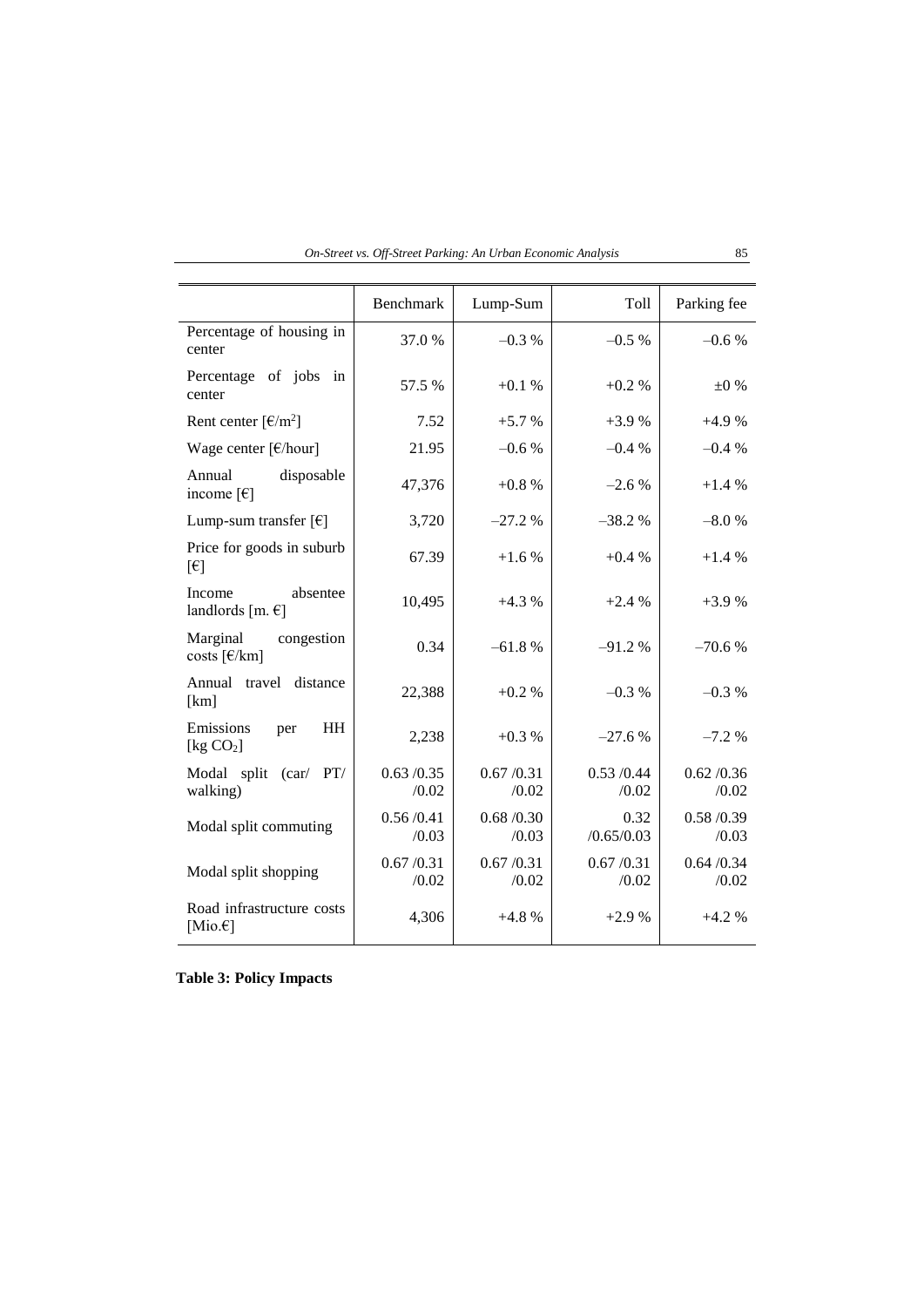## 5.2 REFINANCING VIA LUMP-SUM TAX

Because lump-sum taxes do not distort prices, they should be a relatively efficient method of financing off-street parking.<sup>19</sup> Table 2 shows that some effects coincide with the graphical reasoning in section 5.1. The effects on the land market are pretty clear: land rents increase more in the center  $(+5.7%)$  than in suburbs  $(+ 3.7%)$ . This causes relocation to the suburbs and a decline in average land demand per household (−3.2% to −5.5%). The higher land rents induce an increase in road infrastructure costs  $(+4.8%)$  in addition to the parking infrastructure costs. This lowers lump-sum transfers by 27.2%.

There is strong decline in marginal congestion costs of 21 cents per km, i.e. about 61.8% despite the feedback effects that imply more traffic. Less congestion also lowers fuel consumption by 9.9%-23% per km. The decline in travel costs makes car travel more attractive. This explains the increase of the modal split of car use for commuting from 56% to 68%. This leads to more emissions from transport of yearly about 0.3% per household.

The strong decline in income caused by lump-sum tax funding implies a strong income effect strengthened by the wealth effect from more available time, hence, labor supply increases by 6 to 19 minutes per day. That raises the GDP and overall income increases despite lower wages.

One nice issue of our simulation results is that the calculated costs for parking infrastructure are close to the level of these costs found in the literature. The additional monthly expenses for parking add up to 123.77  $\epsilon$  in our simulation compared to 127 \$ calculated by SHOUP (2011).

In order to assess the impacts of the different policies, equivalent variation (EV) was performed. This method monetarizes the different utility levels and therefore allows to gauge the differences (KLEINEWEFERS, 2008, p. 216)

Table 4: [Welfare Effects](#page-19-0) displays the welfare effects, showing that the city's GDP increases by 2.4% and overall welfare by 0.44% of initial GDP. However, there is strong redistribution in favor of absentee landlords (+374€m) arising due to the increase in land rents. The higher rents in turn lowers welfare of households despite higher income and in total deteriorates welfare of the city by 259 million Euro (EV all households). Obviously, even though the travel speed for private motorized transport and income increases this

 $\overline{a}$ 

<sup>&</sup>lt;sup>19</sup> Some authors reason that the equality of the burden imposed on all households makes it a suboptimal measure (HINDRIKS & MYLES, 2006). SHOUP (2011) states that this form of refinancing shifts a higher burden to poorer households. His argument mainly stems from a reduced car ownership rate of poorer households. Some redistribution is included in the model because the marginal utility of income differs across household types. This affects welfare in this type of model as has been shown by HIRTE and TSCHARAKTSCHIEW (2013). In addition, we explicitly account for redistribution between landlords and working households.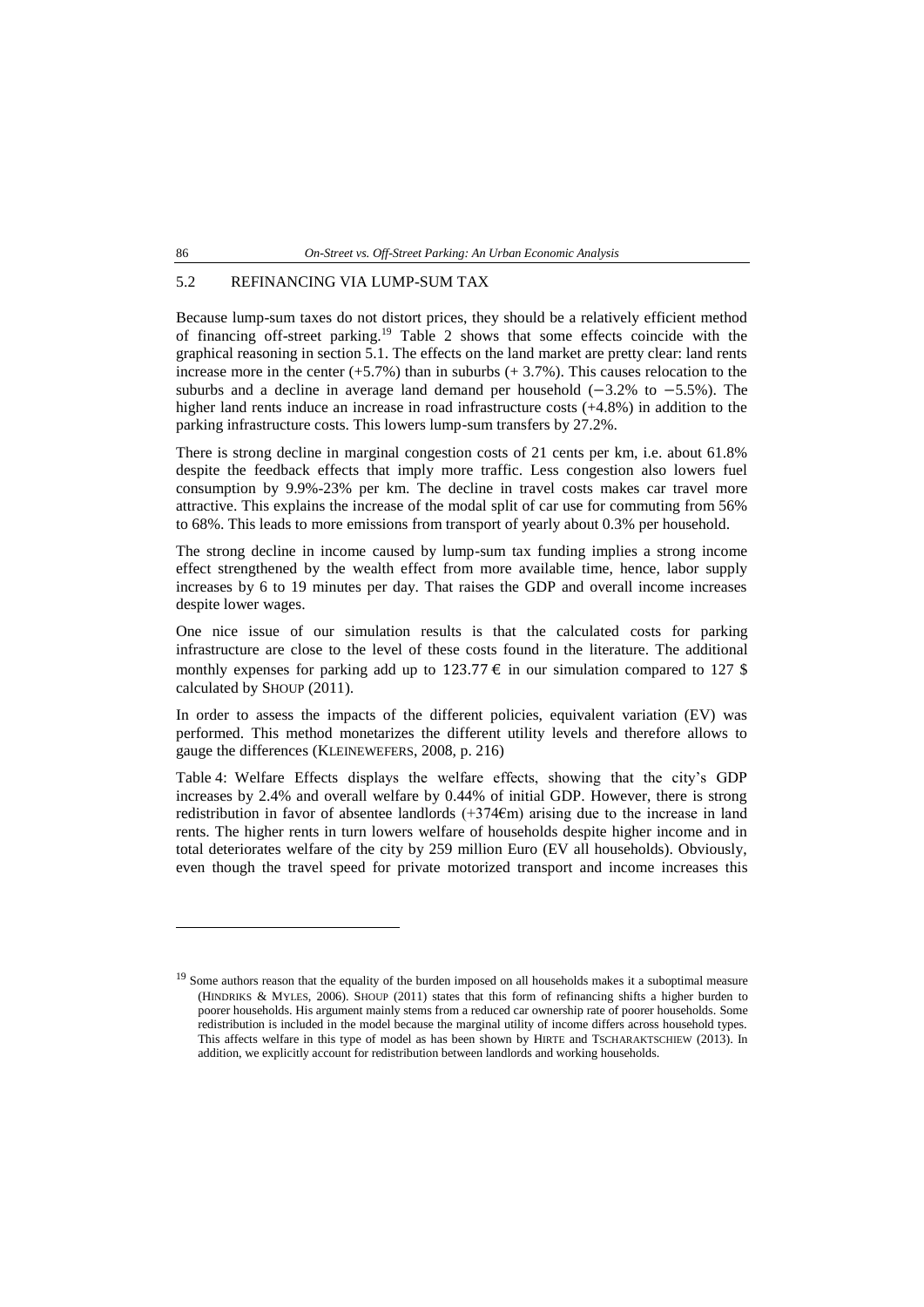cannot compensate for the welfare losses resulting from the lump-sum taxation and higher rents.

|                                                               | Lumpsum  | Toll     | Fee      |
|---------------------------------------------------------------|----------|----------|----------|
| Change in GDP [million $\epsilon$ ]                           | $+600$   | $-200$   | $+300$   |
| EV per household $\lceil \epsilon \rceil$                     | $-515$   | $-1.076$ | $-747$   |
| EV all households [million $\epsilon$ ]                       | $-258$   | $-538$   | $-374$   |
| EV absentee landlords [million $\epsilon$ ]                   | $+374$   | $+222$   | $+322$   |
| Benefit from emission cost reduction<br>[million $\epsilon$ ] | $-0.5$   | $+44.5$  | $+11.5$  |
| Total impact [million $\epsilon$ ]                            | $+115.5$ | $-271.5$ | $-40.5$  |
| Total welfare change in % of GDP                              | $0.44\%$ | $-1.1\%$ | $-0.16%$ |
| Change in GDP in %                                            | 2.41%    | $0\%$    | $-0.80%$ |

## <span id="page-19-0"></span>**Table 4: Welfare Effects**

 $\overline{a}$ 

#### 5.3 REFINANCING VIA CONGESTION TOLL

The second funding scheme is a congestion toll as a mean to implement user financing. The congestion toll aims at internalizing the external congestion costs of traveling<sup>20</sup>.

The spatial effects are similar to the previous scenario and follow the discussion in 5.1. In contrast to the case of lump-sum funding, the impact on labor supply is ambiguous. Labor supply of commuters declines due to mode switch in favor of public transport that lowers

<sup>&</sup>lt;sup>20</sup> Mathematically, the congestion toll is the difference between social and private marginal costs (see e.g. VERHOEF, NIJKAMP and RIETVELD, 1995). We follow this definition to calculate the toll in the model. In reality, it would be more difficult to determine an efficient level for the toll and transaction costs would reduce its impact (LEHMANN, 2007).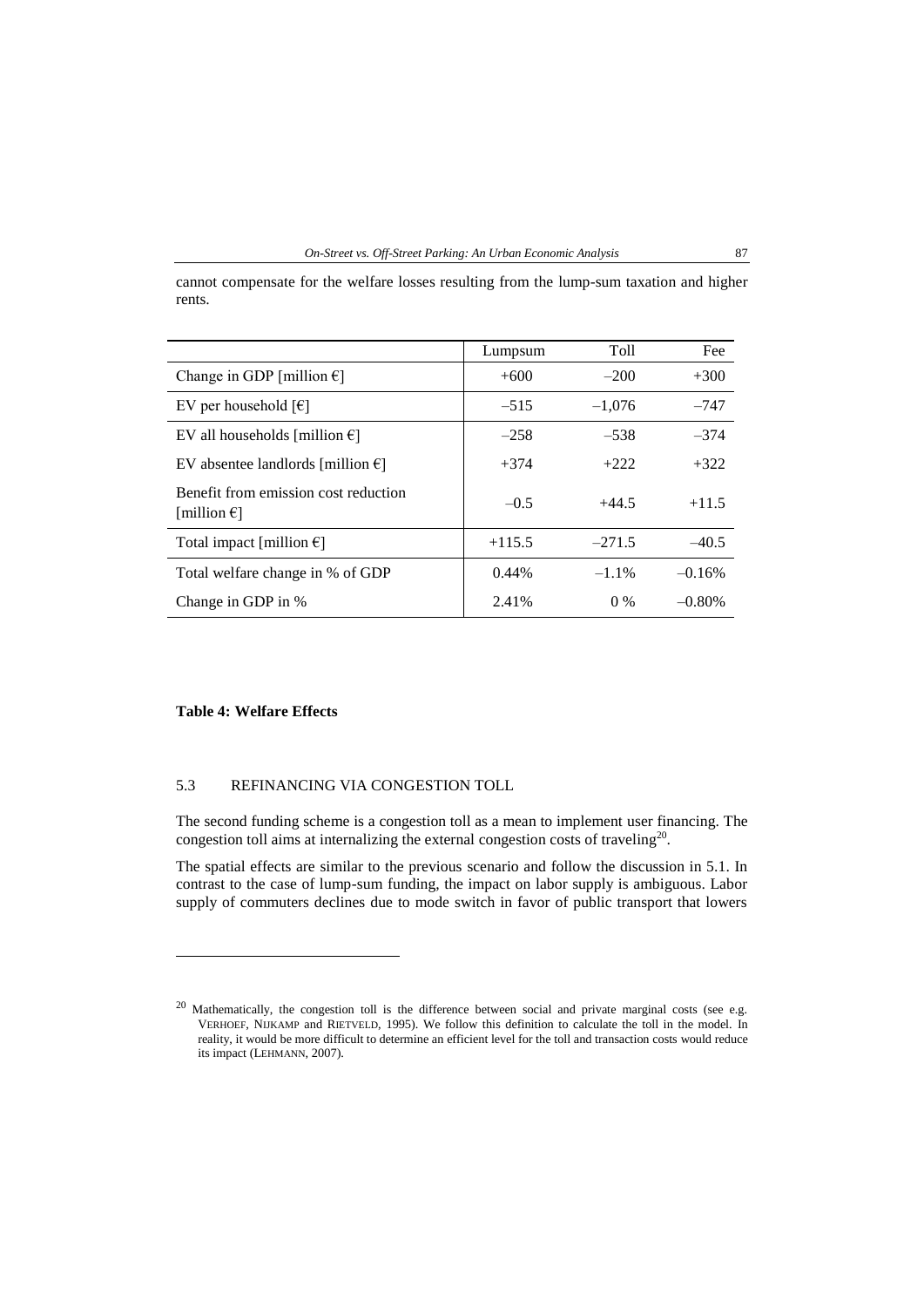available time while labor supply of non-commuters increases due to the income effect of higher taxation.

What are the consequences for transportation? The congestion toll only applies to commuting trips causing a strong decrease of car usage for commuting. The modal share of commuters drops from 56% to 32% leaving 65% of all commuting trips to public transport. Accumulated over both trip purposes this leads to a modal share of private motorized transport of 53% that is 18% below the benchmark level. Considering existing research on city tolls this seems to be a realistic effects. London and Stockholm, for example, faced a decrease of modal split of car usage up to 25% (ELIASSON ET AL., 2009; TRANSPORT FOR LONDON, 2008). Together with the reduction of the traveled kilometers, we calculate an immense decrease of emissions by 27.6% in our scenario.

Yet, it has to be put forward that the toll revenue does not equate the additional expenses stemming from the parking infrastructure and the increased costs of road infrastructure and so, the lump-sum transfer is reduced by 38.2%.

All in all, we find a clear welfare loss of 1.1% in terms of GDP compared to the benchmark despite the unchanged GDP and the positive decline in congestion and emissions (see [Table](#page-19-0)  [4\)](#page-19-0). The city welfare declines by 538 million  $\epsilon$  (-2.2% of GDP) while there is strong redistribution in favor of absentee landlords. The welfare effect of the congestion toll is negative compared to positive effect of lump-sum tax funding. The reason is the strong wealth effect caused by the huge time loss arising on account of the model switch to public transport. This effect more than offset the internalizing effect on congestion and emissions.

## 5.4 REFINANCING VIA PARKING FEES

The second form of user financing examined is parking fees. The literature considers parking fees as a transport-planning tool. GLAZER and NISKANEN (1992) and VERHOEF ET AL. (1995) see parking fees as a substitute for congestion tolls. CLATHROP ET AL. (2000) state that a combination of policies delivers the most efficient results. If only one policy is to be applied, parking fees should be implemented. We should, however, note that in our case where commuting and shopping is considered, parking fees tax shopping as well as commuting while a congestion toll is only levied on commuting. In addition parking fees is a price per trip while the congestion toll tax distance that is endogenous on account of relocation in our approach.

In this scenario, the fees were modeled in order to equal the additional costs caused by the parking infrastructure. Hereby, the parking fee for commuters add up to four times that of shopping. This resulted in a fee of 4.26€ for a working day and 1.07€ for shopping. Compared to literature values of more than  $1\epsilon$  per 30 minutes (STATISTA, 2017b) this is rather cheap. However, our model city has a very low rent level.

Once more, the policy results in a clearly increasing price for housing which again results in the same spatial trends as the other policies and a strong redistribution in favor of absentee landlords. The higher land price causes additional infrastructure cost that leads to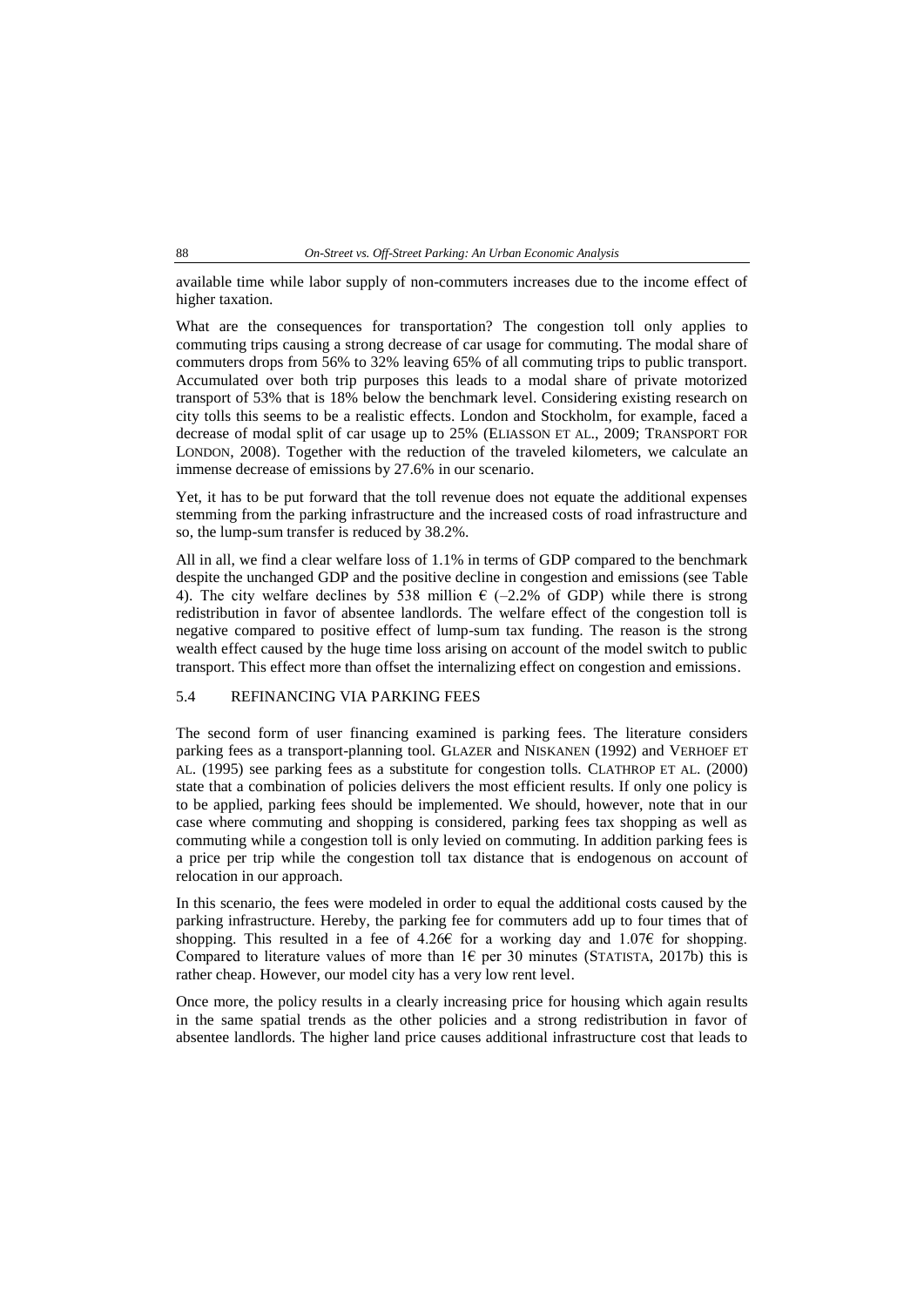an increase of the lump-sum tax, higher housing costs and relocation of household to the suburbs.

Due to congestion toll and parking fee, both being user financed scenarios, one would assume that the impacts of both scenarios are very similar. This, however, is not the case. The change in the modal split is very small. The car usage for commuting even increases while it decreases a bit for shopping trips leading to an overall decrease of car usage from 63% to 62%. These developments have different reasons. First of all, the congestion toll only applies for commuting traffic, while both trip purposes are influenced by parking fees. Furthermore, the congestion toll strongly depends on the travel distance, as it is a kilometer based toll. In contrast, every car user has to pay the same parking fee no matter how far he travels.

Overall the influence on the transport sector is not as strong as in the case with the congestion toll. Still the emissions are strongly reduced, mainly due to a decrease in travelled kilometers per year. Overall welfare and the GDP slightly decline and city's (households') welfare declines while absentee landlords benefit. Overall, the effects are comparable to the lump-sum funding case on account of two effects: first, there is a slight increase in public transport use that lowers time available for leisure and working; second, there is a substitution effect because parking fees increase the consumer price for shopping.

Next, we summarize the results as follows: all policies make the average city household worse off compared to the benchmark while the absentee landlords always are better off. Regarding the total impact, the lump-sum policy is the most efficient because it stimulates labor supply implying also an increase in GDP and income. However, due to redistribution to the landlords worker households lose. They lose even more with parking-fee funding despite additional labor supply. Because labor supply of commuters declines congestion tolling imposes the strongest welfare loss for worker households and diminishes even social welfare. In addition, to offset the decline in income tax revenue, lump-sum taxes increases even more than with lump-sum tax funding. This imposes an additional income effect on labor supply. Further, lump-sum tax funding is rather unlikely to be implemented on account of redistribution issues. The second best alternative concerning overall welfare is refinancing via parking fees.

Concerning environmental issues, emission decline the most with congestion tolls. But parking fees imply also a clear reduction of emissions at much less welfare costs. Therefore, parking-fee funding seem to be a more efficient policy than congestion tolling when moving from on-street to off-street parking. This is the reason why we study different levels of parking fees in the following. This shows us the trade-off between emissions, congestion and welfare. In particular, we are interested in the optimal level of parking fees.

## 5.5 IS SEARCH OF AN OPTIMAL PARKING FEE?

In order to find out whether there is an optimal parking fee level, we vary the parking fees in the following.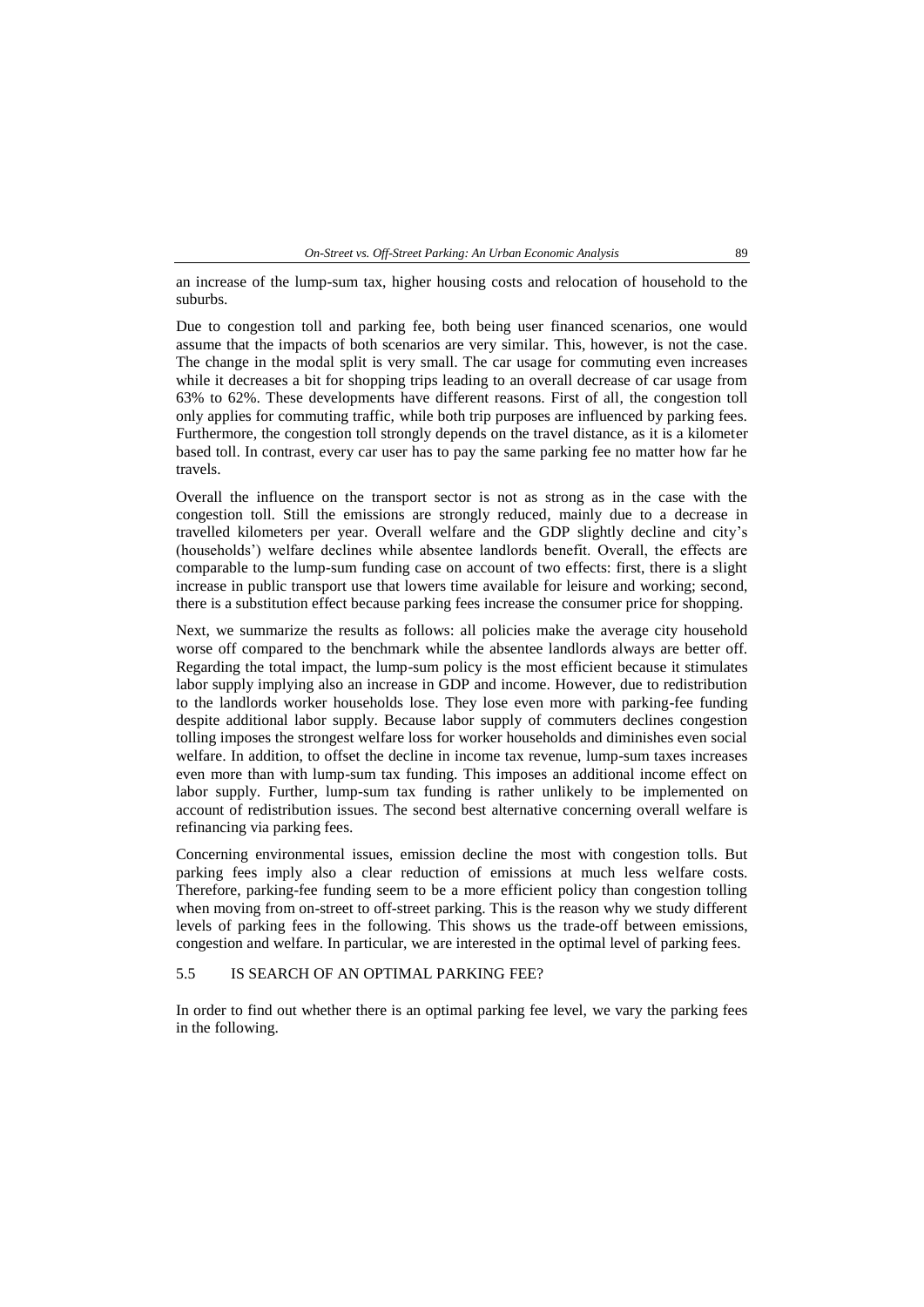#### 90 *On-Street vs. Off-Street Parking: An Urban Economic Analysis*

Figure [4: Utility Change with Varying Parking Feesd](#page-22-0)epicts the effects of parking fees on average household utility. It shows that there is an almost linear relationship between average utility and average parking fee, indicating that a higher parking fee always results in lower average utility. Accordingly, the maximum average utility of city households is achieved at zero parking fees implying that parking fees always lower urban welfare. Therefore, switching to off-street parking makes the average household always worse off and, thus, may not be accepted in the city. Even households not traveling by car will lose because rents increase.

<span id="page-22-0"></span>

## **Figure 4: Utility Change with Varying Parking Fees**

From the perspective of society, the benefits of landlords and from reduced emission costs have to be compared to the losses of urban households. Hence, from the society's perspective a modified version of the parking-fee funded switch to off-street parking could be to set the fees at a level where the overall welfare equals that of the benchmark, i.e. a welfare-neutral policy. This case is achieved with parking fees for shopping of  $0.82 \text{ } \in \text{ }$  and for commuting of 3.28  $\epsilon$ . However, this would lead away from pure user financing.

## 6 Conclusion and Discussion

The switch from on-street to off-street parking generates benefits due to the reduction of congestion made possible from less cruising for parking and the increase in road capacity made possible by prohibiting on-street parking. On the other hand, costs arise due to additional infrastructure costs, higher land prices and relocation of households to the suburbs. The main reason for these costs is the huge amount of land required for offering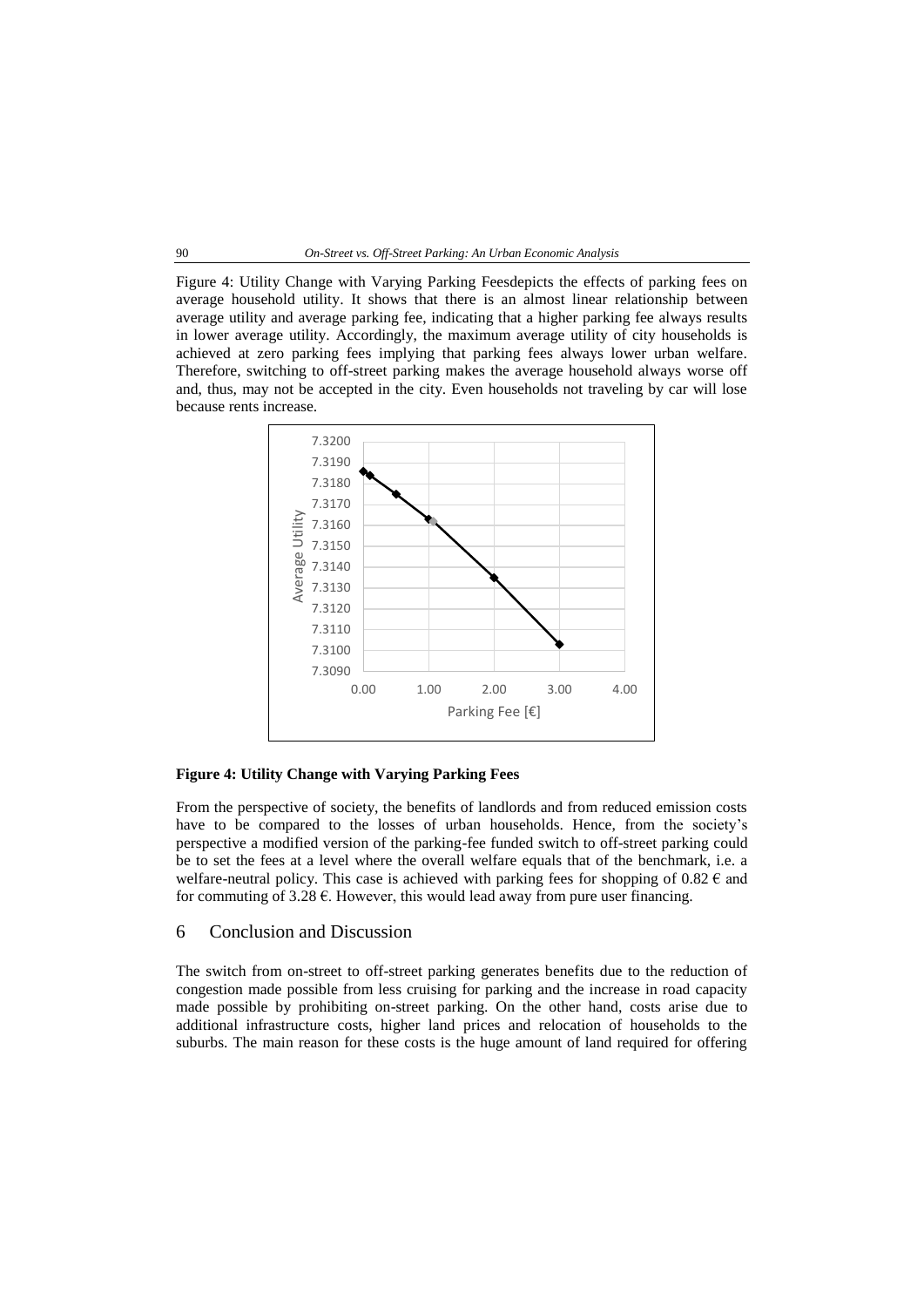*On-Street vs. Off-Street Parking: An Urban Economic Analysis* 91

off-street parking that reduces land available for other purposes and, thus, implies a strong increase in land prices. As we have shown above, the costs exceed the benefits from the perspective of the city households independent from the funding scheme. In contrast, social welfare that additionally accounts for absentee landlords' utility and the decline in emission costs improves if off-street parking is financed by an efficient-neutral lump-sum tax.

We have further shown that in our second-best world user-financing worsens the case for city households but also implies losses of social welfare. This is interesting, given the idea that user-financing is well-suited to internalize externalities and, thus, should improve the case compared to lump-sum tax financing. However, because we model a general equilibrium with endogenous labor supply, this positive internalizing effect is more than offset by the negative effect of user-financing on labor supply<sup>21</sup>. This effect is stronger for congestion tolls that are a pure tax on commuting while parking fees also tax shopping. As a consequence, imposing parking fees is more efficient than congestion toll for funding offstreet parking.

The main outcome of our study is, thus: switching from on-street to off-street parking is welfare deteriorating in the absence of lump-sum tax funding even from the society's point of view due to the distortionary effects of funding schemes. If, however, the reduction of congestion and emission is the most important aim parking fees might be more efficient than congestion tolls on account of lower welfare costs. But to study whether this holds if both measures are compared at the same level of changes in congestion and emissions is left to future research.

Refinancing via congestion toll is only in parts user financing, as the toll revenue does not balance the infrastructure expenses, extra revenue from the lump-sum tax have to be added. Nevertheless, the user financing characteristics of the policy are dominant enough to lead to large-scale displacements concerning the mode choice and the transport sector. As the policy solely affects commuting traffic changes can only be seen on these trips. Yet, the impact is so strong that it induces the most drastic environmental improvements.

Parking fees, in contrast, completely balance the additional expenses for parking infrastructure and therefore the policy is totally user-financed. Furthermore, this policy affects commuting and shopping and therefore, does not favor some trip purposes. Therefore, the modal share changes occur for commuting trips and the increasing travel speed is only due to higher capacities on the road.

 $\overline{a}$ 

 $21$  Concerning distortions in the labor market, the specific modeling of labor supply may be relevant (HIRTE and TSCHARAKTSCHIEW, 2015). This can be considered in further research. However, the case considered here imposes the least negative effect because substitution effects through a change in the value of time are not implemented. If one would endogenize workdays, the value of time would depend on congestion tolls and parking fees. In that case, congestion tolling or parking fees would reduce the VOT and, thus, causes a further decline in labor supply. In that case, the welfare would decline even more (HIRTE and TSCHARAKTSCHIEW 2015).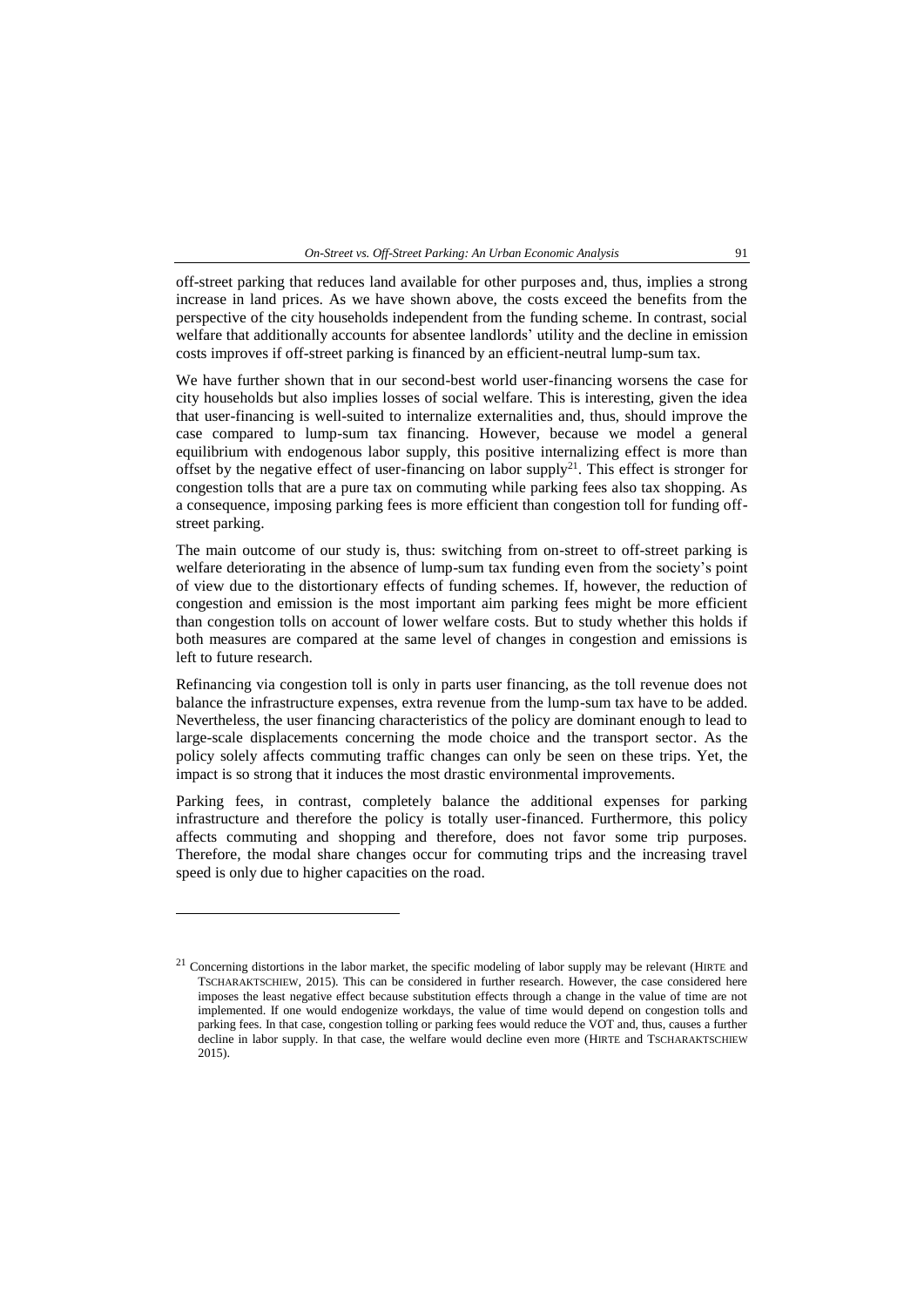This research leaves room for further investigation. Parking at home as well as privately financed off-street parking have been fully disregarded. Furthermore, scenarios with a mixture of on- and off-street parking would be interesting to be evaluated, too. Additionally, this model only considers commuting and shopping trips while leisure trips and work-related shopping travel stay completely unobserved.

## Literature

- ADAC. (2016). Spritverbrauch. Retrieved June 20, 2017, from https://www.adac.de/infotestrat/adac-im-einsatz/motorwelt/Spritverbrauch.aspx
- Anas, A., and Rhee, H.-J. (2006). Curbing excess sprawl with congestion tolls and urban boundaries. *Regional Science and Urban Economics*, *36*(4), 510–541. https://doi.org/10.1016/j.regsciurbeco.2006.03.003
- Anas, A., and Xu, R. (1999). Congestion, Land Use, and Job Dispersion: A General Equilibrium Model. *Journal of Urban Economics*, *45*(3), 451–473. https://doi.org/10.1006/juec.1998.2104
- Anderson, S. P., and de Palma, A. (2004). The economics of pricing parking. *Journal of Urban Economics*, *55*(1), 1–20. https://doi.org/10.1016/j.jue.2003.06.004
- Arnott, R. (2006). Spatial competition between parking garages and downtown parking policy. *Transport Policy*, *13*(6), 458–469. https://doi.org/10.1016/j.tranpol.2006.05.003
- Arnott, R., and Inci, E. (2006). An integrated model of downtown parking and traffic congestion. *Journal of Urban Economics*, *60*(3), 418–442. https://doi.org/10.1016/j.jue.2006.04.004
- Arnott, R., Inci, E., and Rowse, J. (2015). Downtown curbside parking capacity. *Journal of Urban Economics*, *86*, 83–97. https://doi.org/10.1016/j.jue.2014.12.005
- Arnott, R., and Rowse, J. (2009). Downtown parking in auto city. *Regional Science and Urban Economics*, *39*(1), 1–14. https://doi.org/10.1016/j.regsciurbeco.2008.08.001
- Brueckner, J. K., and Franco, S. F. (2017). Parking and urban form. *Journal of Economic Geography*, *17*(1), 95–127. https://doi.org/10.1093/jeg/lbv048
- Bundesministerium für Verkehr und Digitale Infrastruktur. (2015). *Methodenhandbuch zum Bundesverkehrswegeplan 2030*.
- Calthrop, E., and Proost, S. (2006). Regulating on-street parking. *Regional Science and Urban Economics*, *36*(1), 29–48. https://doi.org/10.1016/j.regsciurbeco.2005.04.002
- Calthrop, E., Proost, S., and van Dender, K. (2000). Parking Policies and Road Pricing.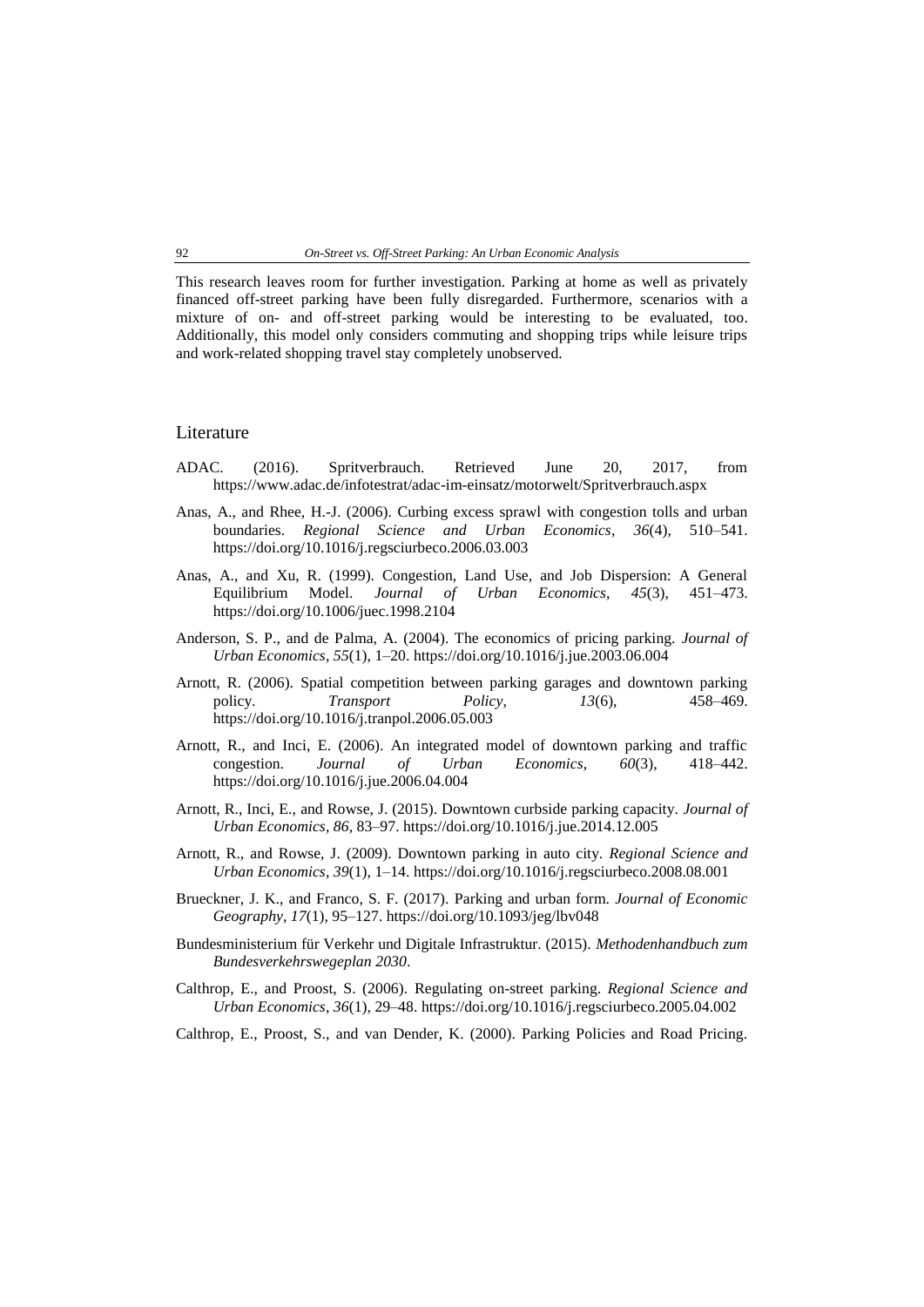*Urban Studies*, *37*(1), 63–76. https://doi.org/10.1080/0042098002294

- Delucchi, M. A. (1997). The Annualized Social Cost of Motor-Vehicle Use in the U.S., 1990-1991: Summary of Theory, Data, Methods, and Results. *University of California Transportation Center*. Retrieved from https://escholarship.org/uc/item/43s6n28v
- Destatis. (2014a). Durchschnittlich tatsächlich geleistete Arbeitsstunden. Retrieved June 20, 2017, from https://www.destatis.de/DE/ZahlenFakten/GesellschaftStaat/EinkommenKonsumLeb ensbedingungen/EinkommenEinnahmenAusgaben/EinkommenEinnahmenAusgaben. html
- Destatis. (2014b). Pressemitteilungen 58 % aller Paare mit Kindern leben in den eigenen vier Wänden - Statistisches Bundesamt (Destatis). Retrieved June 20, 2017, from https://www.destatis.de/DE/PresseService/Presse/Pressemitteilungen/2014/06/PD14\_ 190\_31.html
- Destatis. (2015). Kreisfreie Städte und Landkreise nach Fläche, Bevölkerung und Bevölkerungsdichte am 31.12.2015. Retrieved June 20, 2017, from https://www.destatis.de/DE/ZahlenFakten/LaenderRegionen/Regionales/Gemeindeve rzeichnis/Administrativ/Aktuell/04Kreise.html
- Destatis. (2016a). 62 % des Bruttoeinkommens stammen aus Erwerbstätigkeit Statistisches Bundesamt (Destatis). Retrieved June 23, 2017, from https://www.destatis.de/DE/ZahlenFakten/GesellschaftStaat/EinkommenKonsumLeb ensbedingungen/EinkommenEinnahmenAusgaben/Aktuell\_Bruttoeinkommen.html
- Destatis. (2016b). Auszug aus dem Datenreport 2016 Kapitel 11. Retrieved from https://www.destatis.de/DE/Publikationen/Datenreport/Downloads/Datenreport2016 Kap11.pdf?\_\_blob=publicationFile
- Destatis. (2016c). Flächennutzung. Retrieved June 20, 2017, from https://www.destatis.de/DE/ZahlenFakten/Wirtschaftsbereiche/LandForstwirtschaftFi scherei/Flaechennutzung/Tabellen/SiedlungsVerkehrsflaecheNutzung.html
- Destatis. (2016d). Wirtschaftsbereiche Flächennutzung Flächennutzung Statistisches Bundesamt (Destatis). Retrieved June 20, 2017, from https://www.destatis.de/DE/ZahlenFakten/Wirtschaftsbereiche/LandForstwirtschaftFi scherei/Flaechennutzung/Tabellen/SiedlungsVerkehrsflaecheNutzung.html
- Eliasson, J., Hultkrantz, L., Nerhagen, L., and Rosqvist, L. S. (2009). The Stockholm congestion ? charging trial 2006: Overview of effects. *Transportation Research Part A: Policy and Practice*, *43*(3), 240–250. https://doi.org/10.1016/j.tra.2008.09.007
- European Commission. (2017). Urban mobility European Commission. Retrieved June 20, 2017, from https://ec.europa.eu/transport/themes/urban/urban\_mobility\_en
- Franco, S.F. (2016). Downtown parkin gsupply, work-trip mode choice and urban spatial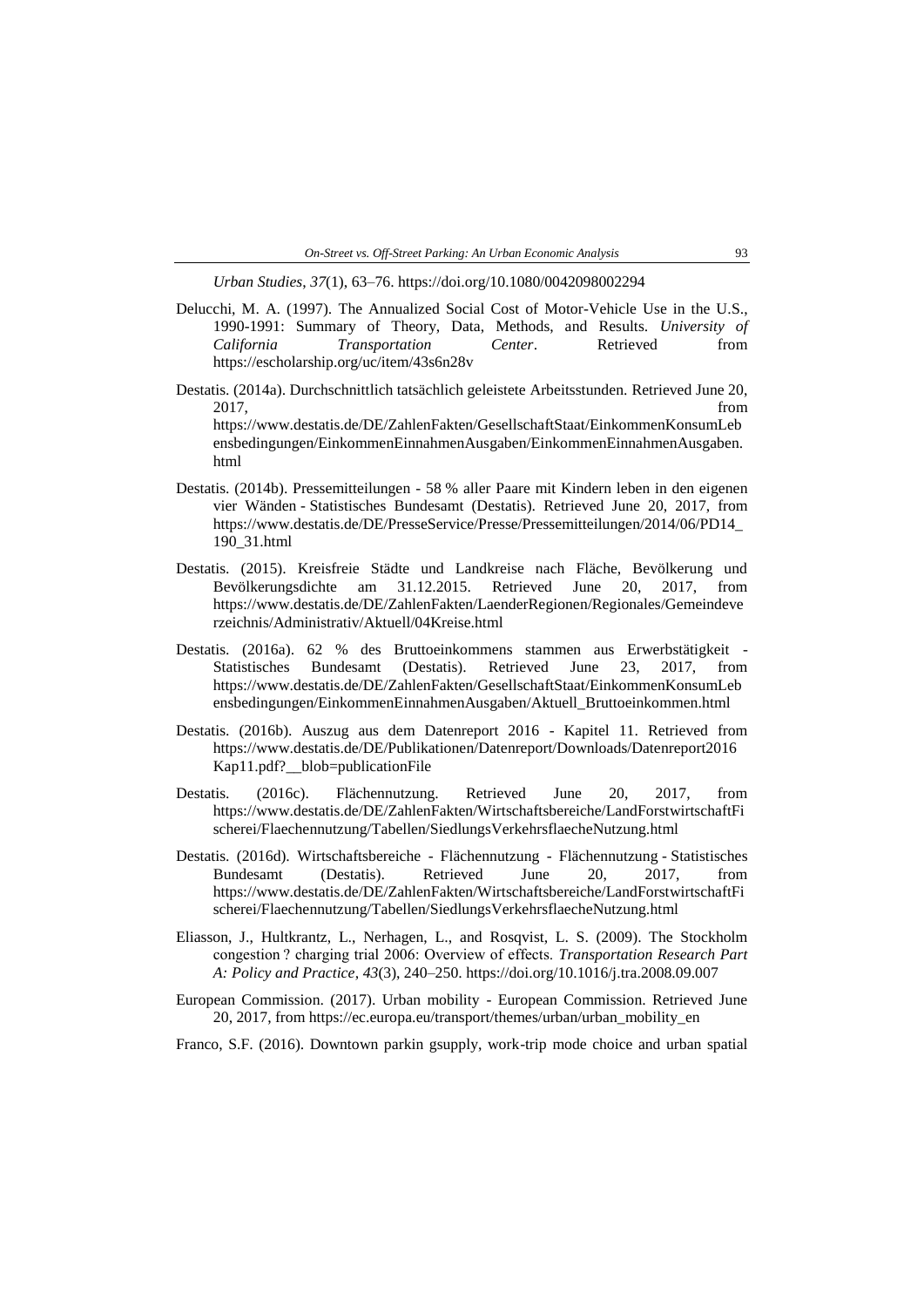structure. *Transportation Research B* 101, 107-122.

- Gallo, M., D'Acierno, L., and Montella, B. (2011). A multilayer model to simulate cruising for parking in urban areas. *Transport Policy*, *18*(5), 735–744. https://doi.org/10.1016/j.tranpol.2011.01.009
- Glazer, A., and Niskanen, E. (1992). Parking fees and congestion. *Regional Science and Urban Economics*, *22*(1), 123–132. https://doi.org/10.1016/0166-0462(92)90028-Y
- Hindriks, J., and Myles, G. D. (2006). *Intermediate public economics*.
- Hirte, G., and Tscharaktschiew, S. (2015). Does labor supply modelling affect findings of transport policy analysis? Dresden Discussion Paper Series in Ecnomics 1/15, TU Dresden.
- Immowelt. (2017). Mietspiegel Deutschland 2017 Mietpreise für Wohnungen. Retrieved June 20, 2017, from https://www.immowelt.de/immobilienpreise/deutschland/mietspiegel
- Inci, E. (2015). A review of the economics of parking. *Economics of Transportation*, *4*(1– 2), 50–63. https://doi.org/10.1016/j.ecotra.2014.11.001
- Inci, E., and Lindsey, R. (2015). Garage and curbside parking competition with search congestion. *Regional Science and Urban Economics*, *54*, 49–59. https://doi.org/10.1016/j.regsciurbeco.2015.07.003
- Inci, E., Ommeren, J. van, and Kobus, M. (2017). The external cruising costs of parking. *Journal of Economic Geography*, 1–23. https://doi.org/10.1093/jeg/lbx004
- Infas, and DLR. (2010). *Mobilität in Deutschland 2008*. Retrieved from http://www.mobilitaet-in-deutschland.de/pdf/MiD2008\_Tabellenband.pdf
- Kleinewefers, H. (2008). *Einführung in die Wohlfahrtsökonomie: Theorie - Anwendung - Kritik - Henner Kleinewefers - Google Books*. Retrieved from https://books.google.de/books?hl=deandlr=andid=ljxeusIeURQCandoi=fndandpg=P A11anddq=Einführung+in+die+Wohlfahrtsökonomie:+Theorie-Anwendung-Kritikandots=BW5mBH60oEandsig=uVLXEpywcgLGbQWJjOBewN07l30#v=onep ageandq=Einführung in die Wohlfahrtsökono
- Korda, M. (1999). *Städtebau*. (M. Korda, Ed.) (4th ed.). Wiesbaden: Vieweg+Teubner Verlag. https://doi.org/10.1007/978-3-322-80176-0
- Lehe, Lewis (2017). Feedback and the use of land for pakring. *The Journal of Transport and Land Use* 10, 463-476.
- Lehmann, J. (2007). *Volkswirtschaftliche Modelle zur Internalisierung externer Effekte - Jonas Lehmann - Google Books*. Retrieved from https://books.google.de/books/about/Volkswirtschaftliche\_Modelle\_zur\_Interna.html ?id=LrS2BMu70I8Candprintsec=frontcoverandsource=kp\_read\_buttonandredir\_esc= y#v=onepageandqandf=false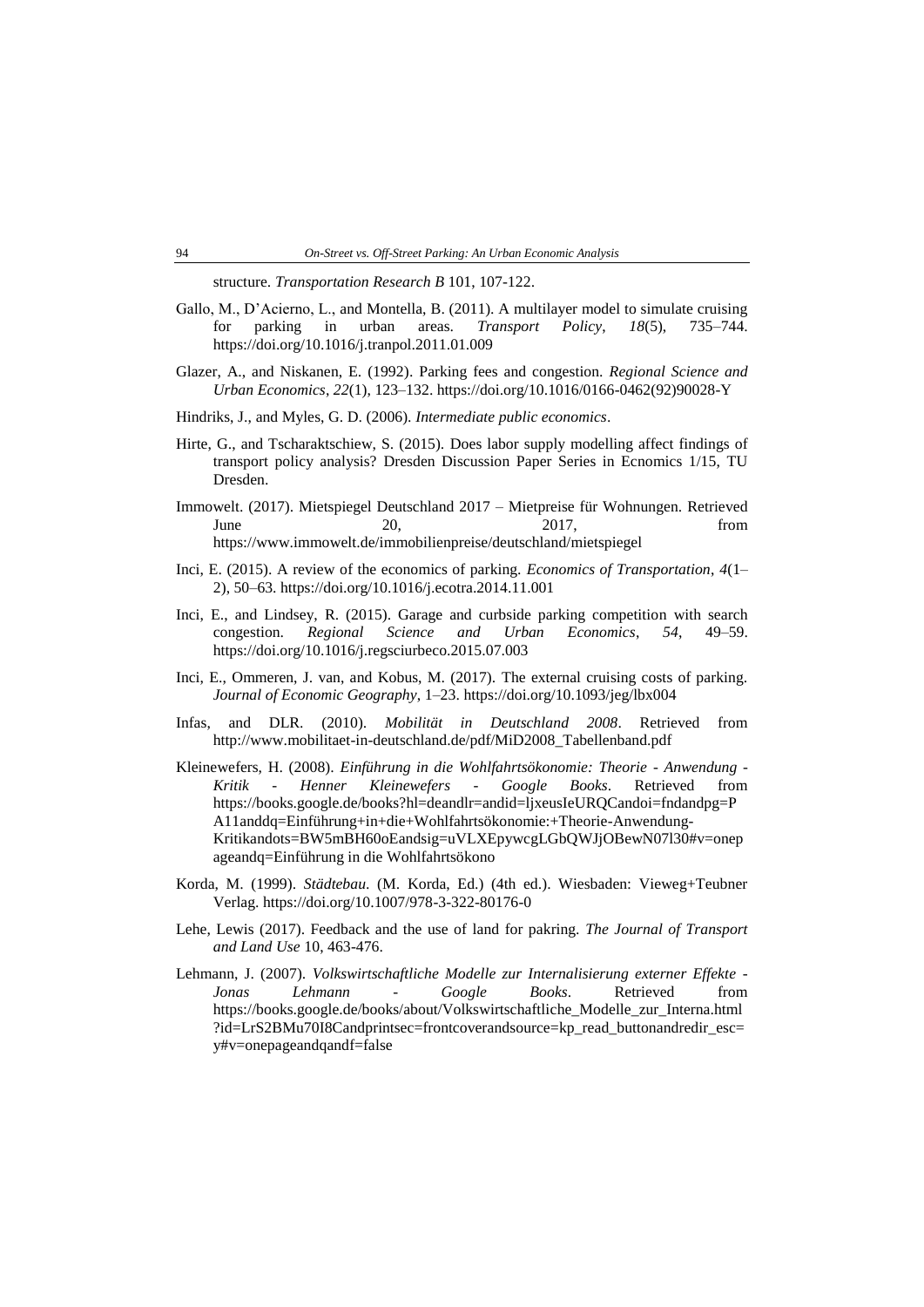- Mankiw, N. G., and Taylor, M. P. (2012). *Grundzüge der Volkswirtschaftslehre*. Fachverlag für Wirtschafts- und Steuerrecht Schäffer Stuttgart. Retrieved from https://books.google.de/books?id=ArYxjwEACAAJanddq=Grundzüge+der+Volkswi rtschaftslehreandhl=deandsa=Xandved=0ahUKEwjpidfI0MzUAhWF0xQKHZYUAk IQ6AEIJjAA
- Martens, K., Benenson, I., and Levy, N. (2010). Geospatial Analysis and Modelling of Urban Structure and Dynamics, *99*. https://doi.org/10.1007/978-90-481-8572-6
- Nitzsche, E. (2015). Analyse von verkehrs- und klimabezogenen Politikmaßnahmen in einer Stadtökonomie. Retrieved from http://www.qucosa.de/recherche/frontdoor/?tx\_slubopus4frontend%5Bid%5D=urn:nb n:de:bsz:14-qucosa-202866
- Ostrom, E. (1999). *Die Verfassung der Allmende : jenseits von Staat und Markt*. Mohr Siebeck. Retrieved from https://www.econbiz.de/Record/die-verfassung-derallmende-jenseits-von-staat-und-markt-ostrom-elinor/10001364396
- Oum, T. H., Waters, W. G., and Yong, J.-S. (1992). Concepts of Price Elasticities of Transport Demand and Recent Empirical Estimates: An Interpretative Survey. *Journal of Transport Economics and Policy*, 139–154.
- Pierce, G., Willson, H., and Shoup, D. (2015). Optimizing the use of public garages: Pricing parking by demand. *Transport Policy*, *44*, 89–95. https://doi.org/10.1016/j.tranpol.2015.07.003
- Shoup, D. (2011). *The High Cost of Free Parking*. Chicago: Planners Press. Retrieved from https://www.planning.org/publications/book/9026730/
- Shoup, D. C. (2006). Cruising for parking. *Transport Policy*, *13*(6), 479–486. https://doi.org/10.1016/j.tranpol.2006.05.005
- Small, K. A., and Verhoef, E. T. (2007). *The economics of urban transportation*. Routledge.
- Stadt Nürnberg. (2014). Wirtschaftsbericht 2014 Stadt Nürnberg Daten Konzepte Initiativen. Retrieved June 20, 2017, from https://www.nuernberg.de/imperia/md/wirtschaft/dokumente/wiv/wirtschaftsbericht\_ 2014 stadt nuernberg fuer web.pdf
- Statista. (2016). Durchschnittliche Anzahl der Haushaltsmitglieder in Deutschland nach Bundesländern 2015 | Statistik. Retrieved June 20, 2017, from https://de.statista.com/statistik/daten/studie/200374/umfrage/anzahl-der-haushalte-indeutschland-im-jahr-2010-nach-bundeslaendern/
- Statista. (2017a). Benzinpreis in Deutschland bis 2017 | Statista. Retrieved June 20, 2017, from https://de.statista.com/statistik/daten/studie/776/umfrage/durchschnittspreisfuer-superbenzin-seit-dem-jahr-1972/